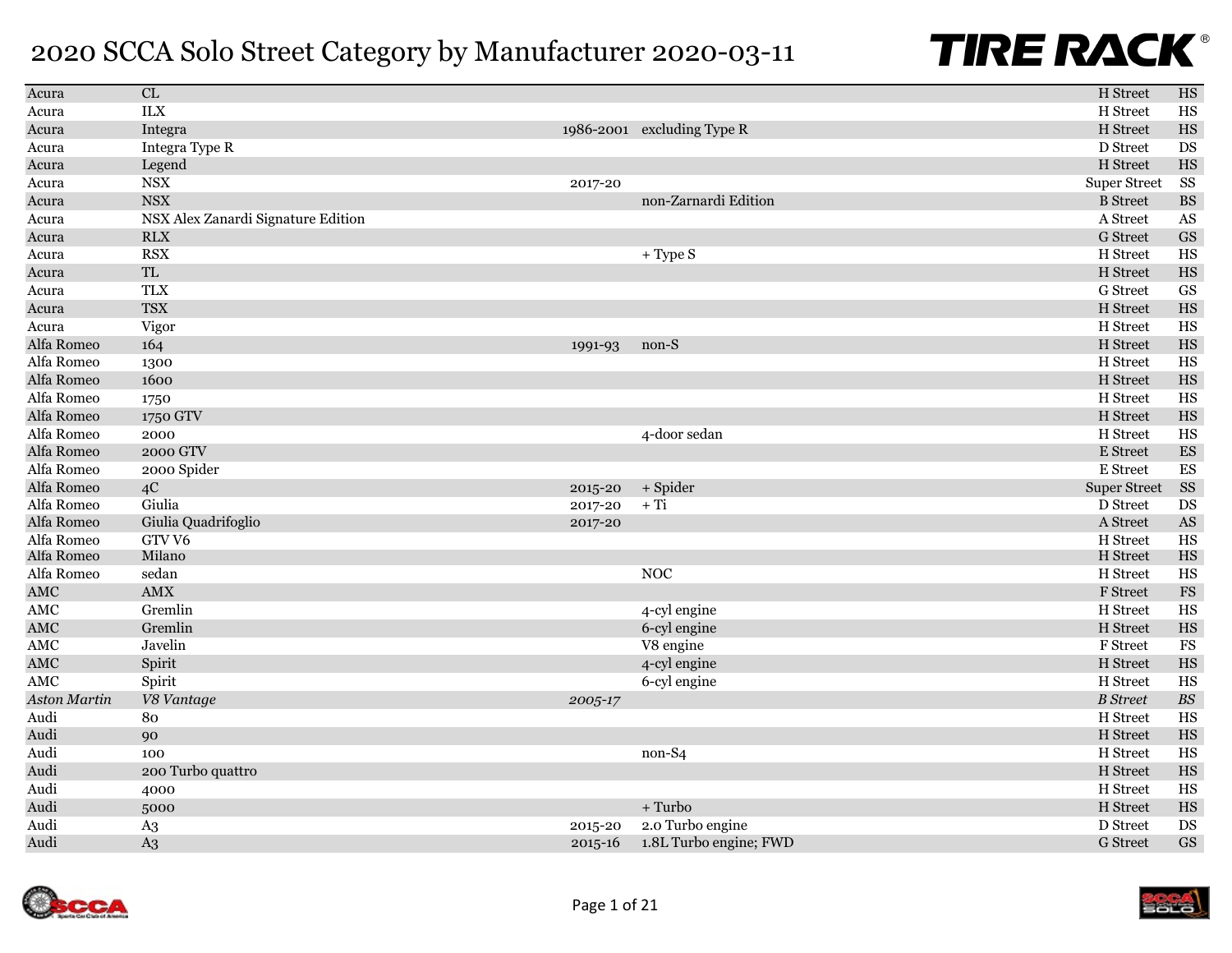| Audi          | A <sub>3</sub>      | 2006-13   | <b>FWD</b>                   | H Street            | HS                       |
|---------------|---------------------|-----------|------------------------------|---------------------|--------------------------|
| Audi          | A3 quattro          | 2006-09   | AWD; 3.2L V6 engine          | D Street            | DS                       |
| Audi          | A3 Sportback e-tron | 2017-18   |                              | G Street            | $\mathbf{G}\mathbf{S}$   |
| Audi          | A <sub>4</sub>      |           | 4-cyl Turbo engine           | <b>G</b> Street     | $\operatorname{GS}$      |
| Audi          | A <sub>4</sub>      |           | V6 engine                    | G Street            | GS                       |
| Audi          | A <sub>5</sub>      | 2008-17   |                              | D Street            | $\mathop{\rm DS}$        |
| Audi          | A <sub>6</sub>      |           | 4-cyl engine                 | G Street            | $\mathbf{G}\mathbf{S}$   |
| Audi          | A6                  |           | V6 non-supercharged engine   | G Street            | $\mathbf{G}\mathbf{S}$   |
| Audi          | A <sub>6</sub>      | 2008-17   | V6 Supercharged engine (S/C) | F Street            | FS                       |
| Audi          | A6                  | 1997-2011 | V8 engine                    | F Street            | $_{\rm FS}$              |
| Audi          | A7                  | 2010-20   |                              | F Street            | $\mathcal{F}\mathcal{S}$ |
| Audi          | A8                  |           |                              | <b>G</b> Street     | $\mathbf{G}\mathbf{S}$   |
| Audi          | Coupe quattro       |           | non-turbo engine             | H Street            | HS                       |
| Audi          | Quattro             |           | Coupe Turbo                  | <b>G</b> Street     | <b>GS</b>                |
| Audi          | R8                  | 2016-20   | non-Plus                     | <b>Super Street</b> | SS                       |
| Audi          | R8                  | 2008-15   | non-GT                       | <b>Super Street</b> | $\rm SS$                 |
| Audi          | R8 GT               |           |                              | ineligible          |                          |
| Audi          | R8 Plus             |           |                              | ineligible          |                          |
| Audi          | RS <sub>3</sub>     | 2017-19   |                              | <b>B</b> Street     | $\mathbf{B}\mathbf{S}$   |
| Audi          | RS <sub>4</sub>     | 2007-08   |                              | <b>B</b> Street     | $\mathbf{B}\mathbf{S}$   |
| Audi          | RS <sub>5</sub>     | 2013-15   |                              | <b>B</b> Street     | <b>BS</b>                |
| Audi          | RS <sub>6</sub>     | 2003-04   | $C5$ chassis                 | <b>B</b> Street     | $\mathbf{B}\mathbf{S}$   |
| Audi          | $S_3$               | 2015-20   | 2.0 Turbo engine             | D Street            | DS                       |
| Audi          | S <sub>4</sub>      | 2010-20   |                              | <b>B</b> Street     | $\mathbf{B}\mathbf{S}$   |
| Audi          | S <sub>4</sub>      | 2004-09   | V8 engine                    | <b>F</b> Street     | FS                       |
| Audi          | S <sub>4</sub>      | 2000-03   |                              | D Street            | $\mathop{\rm DS}$        |
| Audi          | S <sub>4</sub>      | 1992-94   | 100 CS chassis               | H Street            | HS                       |
| Audi          | $S_5$               | 2008-19   |                              | <b>B</b> Street     | $\mathbf{BS}$            |
| Audi          | S <sub>6</sub>      | 2013-18   |                              | <b>B</b> Street     | $\mathbf{B}\mathbf{S}$   |
| Audi          | S7                  | 2012-18   |                              | <b>B</b> Street     | $\mathbf{B}\mathbf{S}$   |
| Audi          | TT                  | 2008-09   | FWD; 2.0 Turbo engine        | D Street            | $\mathop{\rm DS}$        |
| Audi          | <b>TT</b>           | 2000-06   | FWD; 1.8 Turbo engine        | D Street            | $\mathop{\rm DS}$        |
| Audi          | TT quattro          | 2008-20   | <b>AWD</b>                   | D Street            | $\mathbf{D}\mathbf{S}$   |
| Audi          | TT quattro          | 2000-06   | AWD                          | D Street            | $\mathop{\rm DS}$        |
| Audi          | TT RS               | 2018-20   |                              | <b>Super Street</b> | SS                       |
| Audi          | TT RS               | 2012-13   |                              | <b>Super Street</b> | $\rm SS$                 |
| Audi          | <b>TTS</b>          | 2016-20   |                              | <b>B</b> Street     | <b>BS</b>                |
| Audi          | <b>TTS</b>          | 2009-15   |                              | D Street            | $\mathop{\rm DS}$        |
| Audi          | ${\rm V}8$          |           |                              | G Street            | $\mathbf{G}\mathbf{S}$   |
| Austin        | Mini                |           |                              | H Street            | $_{\rm HS}$              |
| Austin-Healey |                     |           |                              | H Street            | HS                       |
| Bertone       | $X_1/9$             |           |                              | E Street            | ${\rm ES}$               |
| <b>BMW</b>    | 318                 |           |                              | H Street            | HS                       |

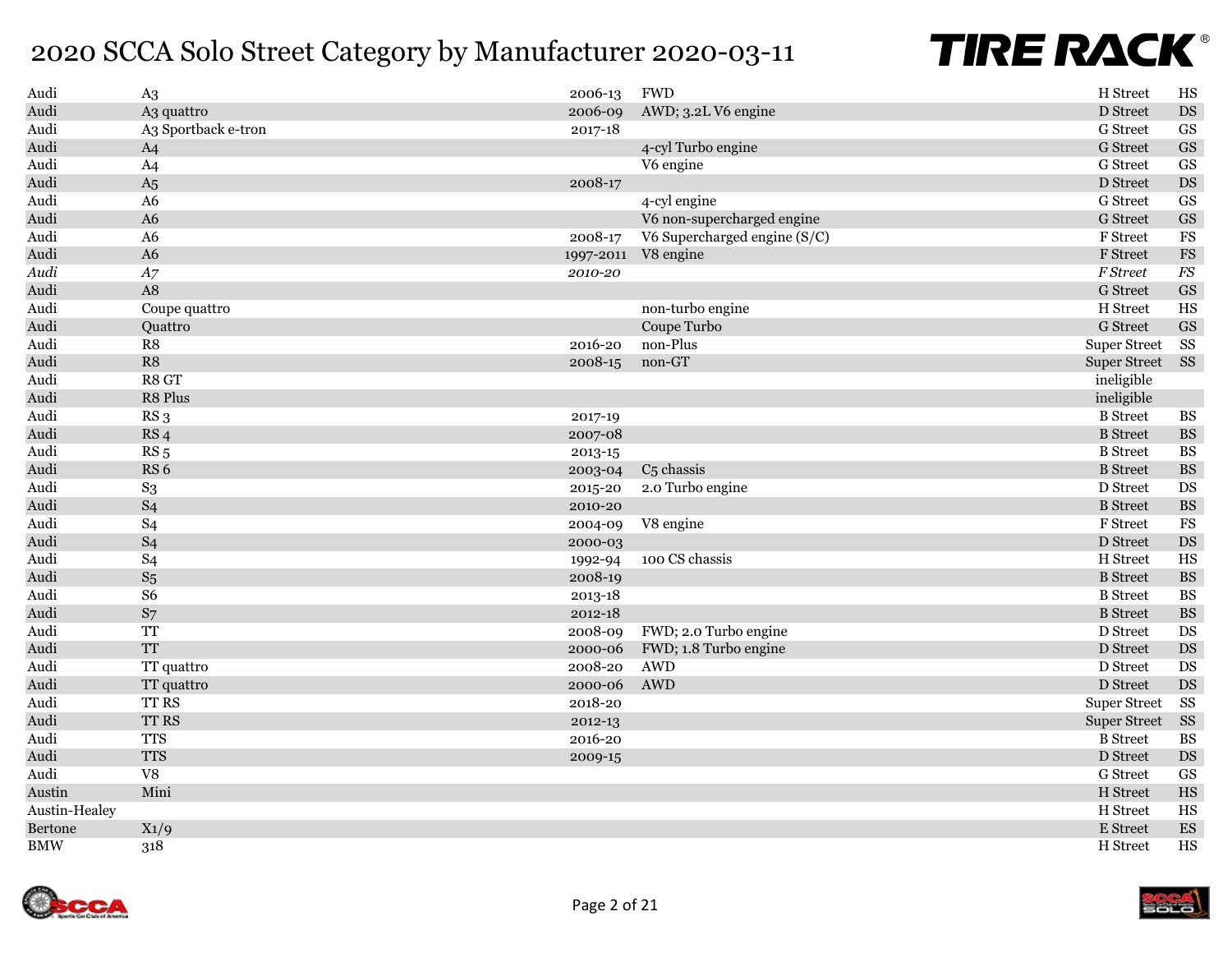| <b>BMW</b> | 320                        |           | <b>NOC</b>                                       | H Street            | HS                     |
|------------|----------------------------|-----------|--------------------------------------------------|---------------------|------------------------|
| BMW        | 1600                       |           |                                                  | H Street            | $_{\rm HS}$            |
| <b>BMW</b> | 1800                       |           |                                                  | H Street            | $_{\rm HS}$            |
| <b>BMW</b> | 2002                       |           |                                                  | H Street            | $_{\rm HS}$            |
| <b>BMW</b> | 1 Series M Coupe           | 2011-12   |                                                  | <b>B</b> Street     | $\mathbf{B}\mathbf{S}$ |
| <b>BMW</b> | 128i                       | 2008-13   |                                                  | D Street            | DS                     |
| <b>BMW</b> | 135i                       | 2008-13   |                                                  | F Street            | $_{\rm FS}$            |
| <b>BMW</b> | 135is                      | 2008-13   |                                                  | F Street            | $_{\rm FS}$            |
| <b>BMW</b> | 2 Series                   | 2014-20   | F22/F23 chassis; 4-cyl Turbo engine              | D Street            | $\mathop{\rm DS}$      |
| <b>BMW</b> | 2000 CS Coupe              |           |                                                  | H Street            | $_{\rm HS}$            |
| <b>BMW</b> | 228xi                      | 2014-16   | F22/F23 chassis; 4-cyl Turbo engine              | D Street            | $\mathop{\rm DS}$      |
| <b>BMW</b> | 3 Series                   | 2012-20   | F30/F31 chassis, non-M; 6-cyl Turbo engine       | F Street            | $_{\rm FS}$            |
| <b>BMW</b> | 3 Series                   | 2012-20   | F30/F31/F34 chassis; 4-cyl Turbo engine + Diesel | D Street            | $\mathop{\rm DS}$      |
| <b>BMW</b> | 3 Series                   | 2007-13   | E9x chassis, non-M; non-turbo engine             | <b>G</b> Street     | GS                     |
| <b>BMW</b> | 3 Series                   | 1999-2006 | E46 chassis, non-M                               | <b>G</b> Street     | $\operatorname{GS}$    |
| <b>BMW</b> | 3 Series                   | 1984-98   | E30/E36 chassis, non-M; 6-cyl engine             | G Street            | GS                     |
| <b>BMW</b> | 320i                       | 2014-19   | F30/F31/F34 chassis                              | <b>G</b> Street     | $\operatorname{GS}$    |
| <b>BMW</b> | 323i                       | 1999      | E <sub>36</sub> chassis                          | G Street            | GS                     |
| <b>BMW</b> | 323is                      | 1999      | E <sub>36</sub> chassis                          | <b>G</b> Street     | GS                     |
| <b>BMW</b> | 325 M-Technic              |           |                                                  | ineligible          |                        |
| <b>BMW</b> | 328i                       | 1999      | E <sub>36</sub> chassis                          | <b>G</b> Street     | $\operatorname{GS}$    |
| <b>BMW</b> | 328is                      | 1999      | E36 chassis                                      | G Street            | GS                     |
| <b>BMW</b> | 328xi                      | 2012-16   | F30/F31/F34 chassis; 4-cyl Turbo engine          | D Street            | $\mathop{\rm DS}$      |
| <b>BMW</b> | 335d                       | 2009-11   |                                                  | F Street            | $_{\rm FS}$            |
| <b>BMW</b> | 335i                       | 2007-13   | E9x chassis; 6-cyl turbo engine                  | F Street            | $_{\rm FS}$            |
| <b>BMW</b> | 335is                      | 2007-13   | E9x chassis; 6-cyl turbo engine                  | F Street            | $_{\rm FS}$            |
| BMW        | 4 Series                   | 2014-20   | F32/F33/F36 chassis; 4-cyl Turbo engine          | D Street            | DS                     |
| <b>BMW</b> | 4 Series                   | 2014-20   | F32/F33/F36 chassis; 6-cyl Turbo engine          | F Street            | $_{\rm FS}$            |
| BMW        | 5 Series                   | 2017-20   | G30/G31/G38 chassis                              | F Street            | ${\cal F}\!{\cal S}$   |
| <b>BMW</b> | 5 Series                   | 1985-2003 | E28, E34, & E39 chassis, non-M; 6-cyl engine     | G Street            | $\operatorname{GS}$    |
| <b>BMW</b> | 5 Series                   |           | V8 engine                                        | F Street            | $_{\rm FS}$            |
| <b>BMW</b> | 6 Series                   | 2003-20   | E63/E64, F12/F13, & G32 chassis                  | F Street            | $_{\rm FS}$            |
| <b>BMW</b> | 6 Series                   | 1984-89   | E24 chassis, non-M; 6-cyl engine                 | G Street            | $\operatorname{GS}$    |
| <b>BMW</b> | 7 Series                   |           | 6-cyl engine                                     | H Street            | <b>HS</b>              |
| <b>BMW</b> | 8 Series                   |           |                                                  | F Street            | $_{\rm FS}$            |
| <b>BMW</b> | i3                         | 2014-20   |                                                  | H Street            | $_{\rm HS}$            |
| <b>BMW</b> | i8                         | 2014-20   |                                                  | <b>Super Street</b> | SS                     |
| BMW        | M Coupe                    | 2001-02   |                                                  | <b>B</b> Street     | $\mathbf{B}\mathbf{S}$ |
| <b>BMW</b> | M Coupe                    | 1996-2000 |                                                  | C Street            | $\mathbf{C}\mathbf{S}$ |
| <b>BMW</b> | M Roadster                 | 2001-02   |                                                  | <b>B</b> Street     | <b>BS</b>              |
| <b>BMW</b> | M Roadster                 | 1996-2000 |                                                  | C Street            | $\mathbf{C}\mathbf{S}$ |
| <b>BMW</b> | M <sub>2</sub>             | 2016-18   | non-Performance Edition ZL9                      | <b>B</b> Street     | <b>BS</b>              |
| BMW        | M <sub>2</sub> Competition | 2019-20   |                                                  | A Street            | $A\mathcal{S}$         |

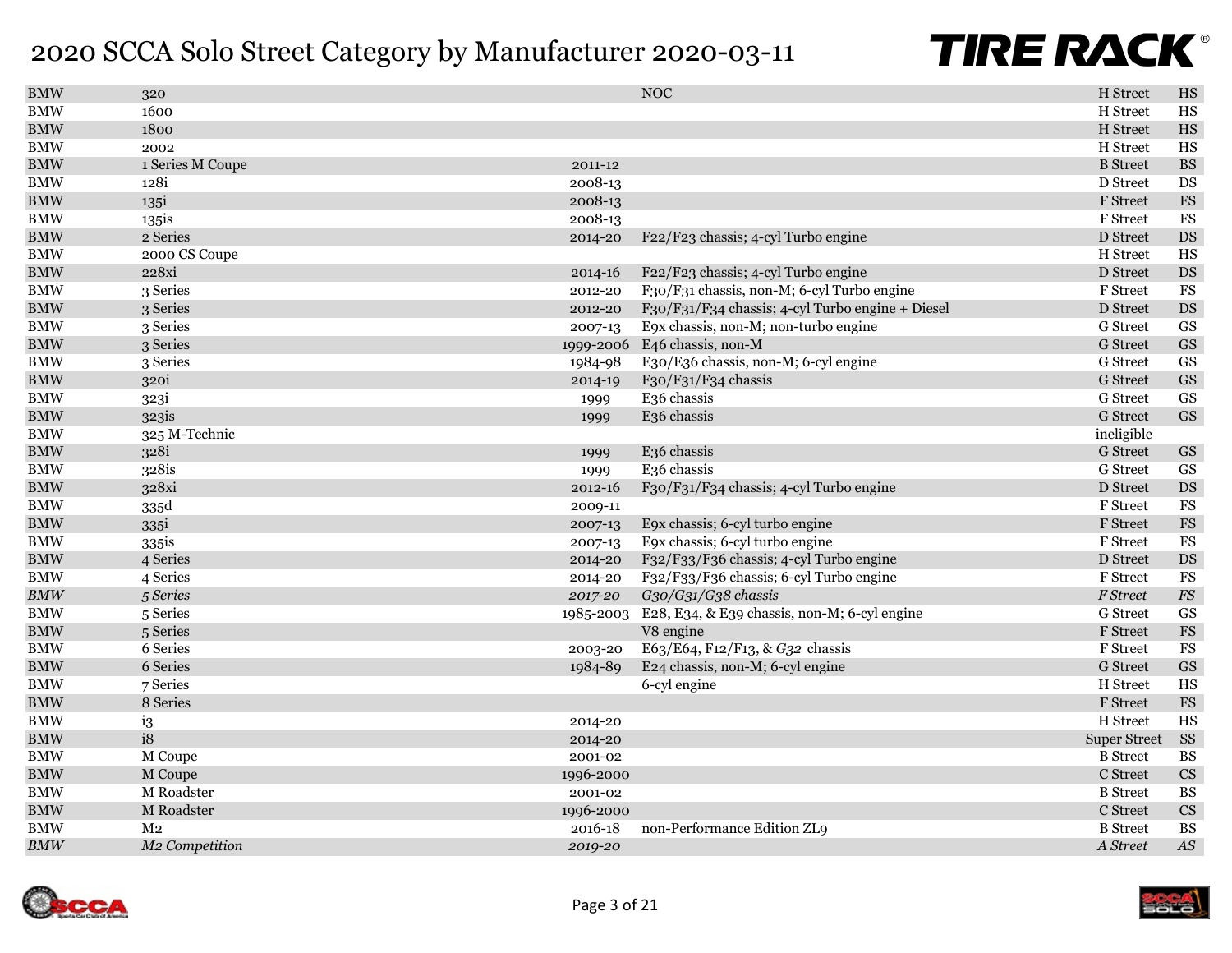| <b>BMW</b>                       | M2 Performance Edition |           | ZL <sub>9</sub>                                | A Street            | $\mathbf{A}\mathbf{S}$         |
|----------------------------------|------------------------|-----------|------------------------------------------------|---------------------|--------------------------------|
| <b>BMW</b>                       | M235i                  | 2014-16   | F22 chassis                                    | F Street            | $_{\rm FS}$                    |
| $\rm_{BMW}$                      | M240i                  | 2017-20   | + xDrive                                       | F Street            | $_{\rm FS}$                    |
| $\rm BMW$                        | M <sub>3</sub>         | 2015-20   | F80 chassis                                    | <b>B</b> Street     | $\mathbf{B}\mathbf{S}$         |
| $\rm_{BMW}$                      | M <sub>3</sub>         | 2000-13   | E46 & E90/E92/E93 chassis                      | F Street            | $_{\rm FS}$                    |
| $\rm BMW$                        | M <sub>3</sub>         | 1995-99   | E36 chassis                                    | D Street            | $\mathbf{D}\mathbf{S}$         |
| $\rm BMW$                        | M <sub>3</sub>         | 1988-91   | E30 chassis                                    | C Street            | $\mathbf{C}\mathbf{S}$         |
| $\ensuremath{\textit{BMW}}$      | $M3$ CS                | 2018-20   |                                                | A Street            | $\boldsymbol{A}\boldsymbol{S}$ |
| $\rm BMW$                        | M3 Lightweight         |           |                                                | ineligible          |                                |
| BMW                              | M <sub>4</sub>         | 2015-20   | F82/F83 chassis; non-CS                        | <b>B</b> Street     | $\mathbf{B}\mathbf{S}$         |
| $\ensuremath{\textit{BMW}}$      | $M4$ CS                | 2018-20   |                                                | A Street            | $A\mathcal{S}$                 |
| <b>BMW</b>                       | M <sub>4</sub> GTS     |           |                                                | <b>Super Street</b> | <b>SS</b>                      |
| <b>BMW</b>                       | $\rm M_5$              | 2000-03   | E39 chassis                                    | F Street            | $_{\rm FS}$                    |
| $\mathbf{B}\mathbf{M}\mathbf{W}$ | M <sub>5</sub>         | 1988-93   | E34 chassis                                    | F Street            | $_{\rm FS}$                    |
| <b>BMW</b>                       | M <sub>5</sub>         | 2006-10   | E60 chassis                                    | F Street            | $_{\rm FS}$                    |
| <b>BMW</b>                       | Z <sub>3</sub>         | 1997-2002 | 6-cyl engine; non-M                            | C Street            | $\mathbf{C}\mathbf{S}$         |
| $\rm BMW$                        | $Z_3$                  | 1996-98   | 4-cyl engine                                   | E Street            | ${\rm ES}$                     |
| $\rm BMW$                        | Z4 28i                 | 2009-16   |                                                | C Street            | $\mathbf{C}\mathbf{S}$         |
| <b>BMW</b>                       | Z4 30i                 | 2009-16   |                                                | C Street            | $\mathbf{C}\mathbf{S}$         |
| $\rm_{BMW}$                      | Z <sub>4</sub> 35i     | 2009-16   |                                                | <b>B</b> Street     | $\mathbf{B}\mathbf{S}$         |
| $\rm BMW$                        | Z <sub>4</sub> 35is    | 2009-16   |                                                | <b>B</b> Street     | <b>BS</b>                      |
| $\rm BMW$                        | Z4 Coupe               | 2003-08   | non-M                                          | C Street            | $\mathbf{C}\mathbf{S}$         |
| <b>BMW</b>                       | Z4 M Coupe             | 2006-08   |                                                | <b>B</b> Street     | <b>BS</b>                      |
| $\rm BMW$                        | Z4 M Roadster          | 2006-08   |                                                | <b>B</b> Street     | $\mathbf{B}\mathbf{S}$         |
| $\rm_{BMW}$                      | Z4 Roadster            | 2003-08   | $non-M$                                        | C Street            | <b>CS</b>                      |
| $\rm BMW$                        | Z8                     |           |                                                | <b>Super Street</b> | <b>SS</b>                      |
| <b>Buick</b>                     | Reatta                 |           |                                                | H Street            | $_{\rm HS}$                    |
| <b>Buick</b>                     | Regal                  | 2014-20   |                                                | G Street            | $\boldsymbol{G\!S}$            |
| <b>Buick</b>                     | Regal                  | 1978-87   | RWD, V6 Turbo; + Grand National, T-Type, & GNX | F Street            | $_{\rm FS}$                    |
| <b>Buick</b>                     | Verano                 | 2013-17   | non-turbo engine                               | H Street            | $_{\rm HS}$                    |
| <b>Buick</b>                     | Verano Turbo           | 2013-17   |                                                | <b>G</b> Street     | $\operatorname{GS}$            |
| Cadillac                         | <b>ATS</b>             | 2013-19   | 2.0L Turbo engine                              | D Street            | $\mathop{\rm DS}$              |
| Cadillac                         | <b>ATS</b>             | 2013-16   | 2.5L 4-cyl non-turbo engine                    | G Street            | $\operatorname{GS}$            |
| Cadillac                         | <b>ATS</b>             |           | 3.6L V6 engine                                 | F Street            | $_{\rm FS}$                    |
| Cadillac                         | ATS-V                  | 2016-19   |                                                | <b>B</b> Street     | <b>BS</b>                      |
| Cadillac                         | Catera                 |           |                                                | H Street            | $_{\rm HS}$                    |
| Cadillac                         | <b>CTS</b>             | 2003-19   | non-V, non-Vsport                              | D Street            | $\mathop{\rm DS}$              |
| Cadillac                         | CTS-V                  |           |                                                | <b>F</b> Street     | $_{\rm FS}$                    |
| Cadillac                         | CTS-Vsport             |           |                                                | F Street            | <b>FS</b>                      |
| Cadillac                         | ${\rm ELR}$            | 2014-16   |                                                | <b>G</b> Street     | $\operatorname{GS}$            |
| Cadillac                         | <b>XLR</b>             |           |                                                | A Street            | AS                             |
| Callaway                         | Corvette               |           |                                                | ineligible          |                                |
| Chevrolet                        | Aveo                   |           |                                                | H Street            | $_{\rm HS}$                    |



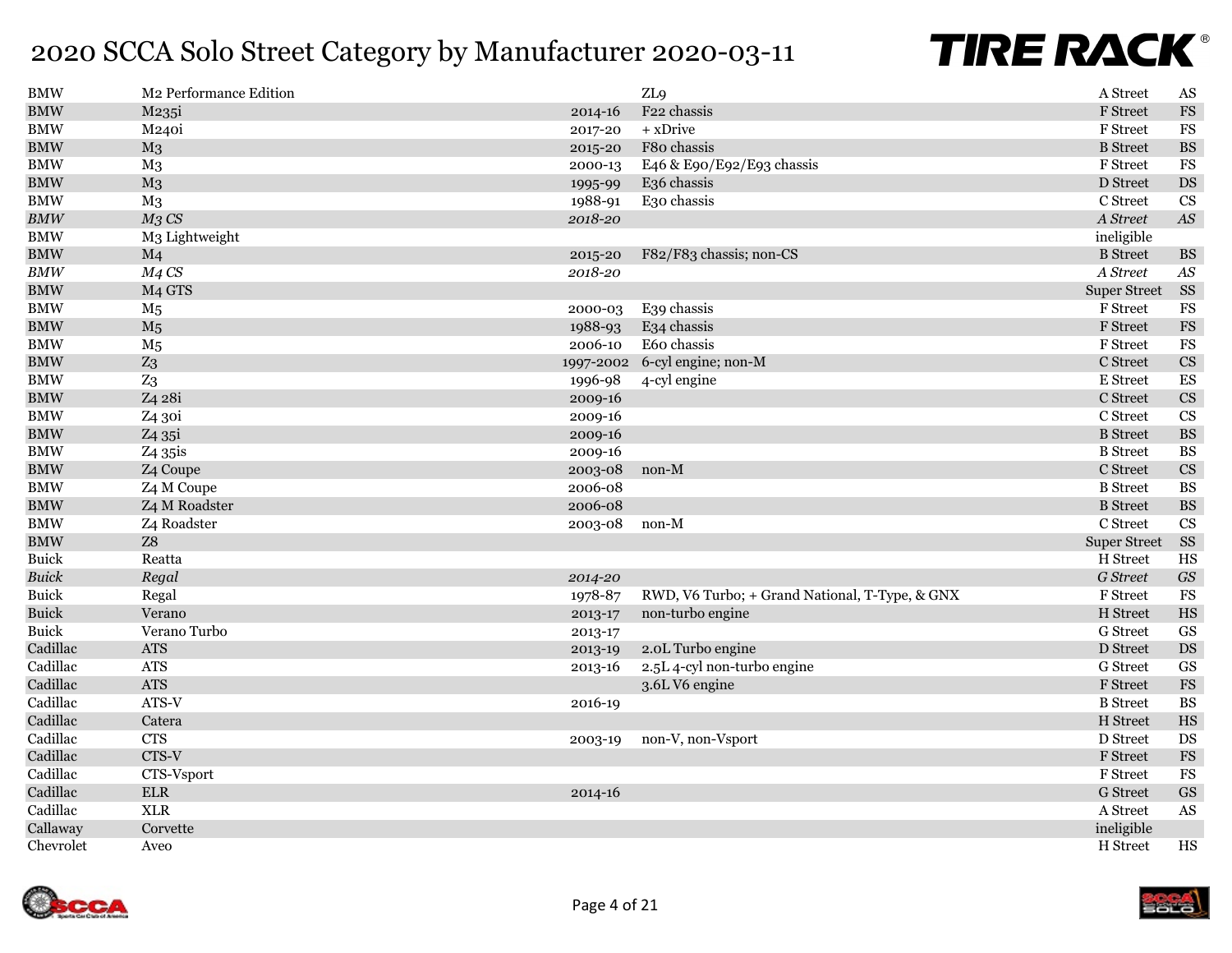| Chevrolet | <b>Beretta</b>            |           |                                                              | H Street            | $_{\rm HS}$            |
|-----------|---------------------------|-----------|--------------------------------------------------------------|---------------------|------------------------|
| Chevrolet | <b>Bolt</b>               |           |                                                              | H Street            | HS                     |
| Chevrolet | Camaro                    | 2017-20   | V6 engine; 1LE                                               | F Street            | <b>FS</b>              |
| Chevrolet | Camaro                    | 2016-20   | V8; excl. SS 1LE, Suspension Lowering Kit & Brembo®Brake Kit | F Street            | FS                     |
| Chevrolet | Camaro                    | 2016-20   | V6; excl. SS 1LE, Suspension Lowering Kit & Brembo®Brake Kit | F Street            | <b>FS</b>              |
| Chevrolet | Camaro                    | 2016-20   | 2.0L Turbo engine; + 1LE                                     | D Street            | DS                     |
| Chevrolet | Camaro                    | 2010-15   | V6 engine                                                    | D Street            | $\mathop{\rm DS}$      |
| Chevrolet | Camaro                    |           | 1967-2002 4-cyl engine                                       | H Street            | $_{\rm HS}$            |
| Chevrolet | Camaro                    |           | 1967-2002 6-cyl engine                                       | H Street            | $_{\rm HS}$            |
| Chevrolet | Camaro                    |           | V8 non-supercharged engine; NOC                              | F Street            | <b>FS</b>              |
| Chevrolet | Camaro SS                 | 2016-20   | non-1LE                                                      | F Street            | <b>FS</b>              |
| Chevrolet | Camaro SS                 | 2010-15   | $+1LE$                                                       | F Street            | FS                     |
| Chevrolet | Camaro SS                 |           | 1998-2002 base car only; + GM-installed 1LE                  | F Street            | <b>FS</b>              |
| Chevrolet | Camaro SS                 |           | 1993-2002 Level 1 & 2 suspension packages (4th gen)          | ineligible          |                        |
| Chevrolet | Camaro SS <sub>1</sub> LE | 2017-20   | V8 engine                                                    | <b>B</b> Street     | $\mathbf{B}\mathbf{S}$ |
| Chevrolet | Camaro Z28                | 2014-15   |                                                              | A Street            | AS                     |
| Chevrolet | Camaro ZL1                | 2017-20   | $non-1LE$                                                    | A Street            | $\mathbf{A}\mathbf{S}$ |
| Chevrolet | Camaro ZL1                | 2012-15   | non-1LE                                                      | A Street            | AS                     |
| Chevrolet | Camaro ZL1 1LE            | 2018-20   |                                                              | <b>Super Street</b> | SS                     |
| Chevrolet | Chevette                  |           |                                                              | H Street            | $_{\rm HS}$            |
| Chevrolet | Cobalt                    | 2005-10   | 2.2L engine                                                  | H Street            | $_{\rm HS}$            |
| Chevrolet | <b>Cobalt Sport</b>       | 2008      | 2.4L engine                                                  | G Street            | $\operatorname{GS}$    |
| Chevrolet | Cobalt SS                 | 2008-10   | 2.0L Turbo engine                                            | D Street            | DS                     |
| Chevrolet | Cobalt SS                 | 2006-07   | 2.4L engine                                                  | G Street            | <b>GS</b>              |
| Chevrolet | Cobalt SS                 | 2005-07   | 2.0L Supercharged engine                                     | <b>G</b> Street     | $\operatorname{GS}$    |
| Chevrolet | Corvair                   |           |                                                              | H Street            | HS                     |
| Chevrolet | Corvette                  | 2005-13   | C6 chassis; non-ZR1                                          | A Street            | $\mathbf{A}\mathbf{S}$ |
| Chevrolet | Corvette                  | 1997-2004 | C <sub>5</sub> chassis; non-Z06                              | <b>B</b> Street     | <b>BS</b>              |
| Chevrolet | Corvette                  | 1984-96   | C <sub>4</sub> chassis                                       | <b>B</b> Street     | $\mathbf{B}\mathbf{S}$ |
| Chevrolet | Corvette                  | 1963-82   |                                                              | C Street            | <b>CS</b>              |
| Chevrolet | Corvette                  | 1953-62   |                                                              | <b>F</b> Street     | $_{\rm FS}$            |
| Chevrolet | Corvette Grand Sport      | 2017-19   |                                                              | <b>Super Street</b> | SS                     |
| Chevrolet | Corvette Stingray         | 2014-19   | C <sub>7</sub> chassis                                       | A Street            | $\mathbf{A}\mathbf{S}$ |
| Chevrolet | Corvette Stingray         | 2020      | C8 chassis                                                   | <b>Super Street</b> | SS                     |
| Chevrolet | Corvette Z06              | 2015-19   | C7 chassis; including Z07 package                            | <b>Super Street</b> | SS                     |
| Chevrolet | Corvette Z06              | 2001-04   | C <sub>5</sub> chassis                                       | A Street            | AS                     |
| Chevrolet | Corvette ZR <sub>1</sub>  | 2009-13   |                                                              | <b>Super Street</b> | <b>SS</b>              |
| Chevrolet | Cruze                     |           |                                                              | H Street            | HS                     |
| Chevrolet | Malibu                    | 2008-20   |                                                              | <b>G</b> Street     | GS                     |
| Chevrolet | Nova                      | 1986-88   | <b>FWD</b>                                                   | H Street            | HS                     |
| Chevrolet | Nova                      | 1962-79   | 4-cyl engine                                                 | H Street            | $_{\rm HS}$            |
| Chevrolet | Nova                      | 1962-79   | 6-cyl engine                                                 | H Street            | HS                     |
| Chevrolet | Sonic                     | 2012-20   |                                                              | H Street            | HS                     |

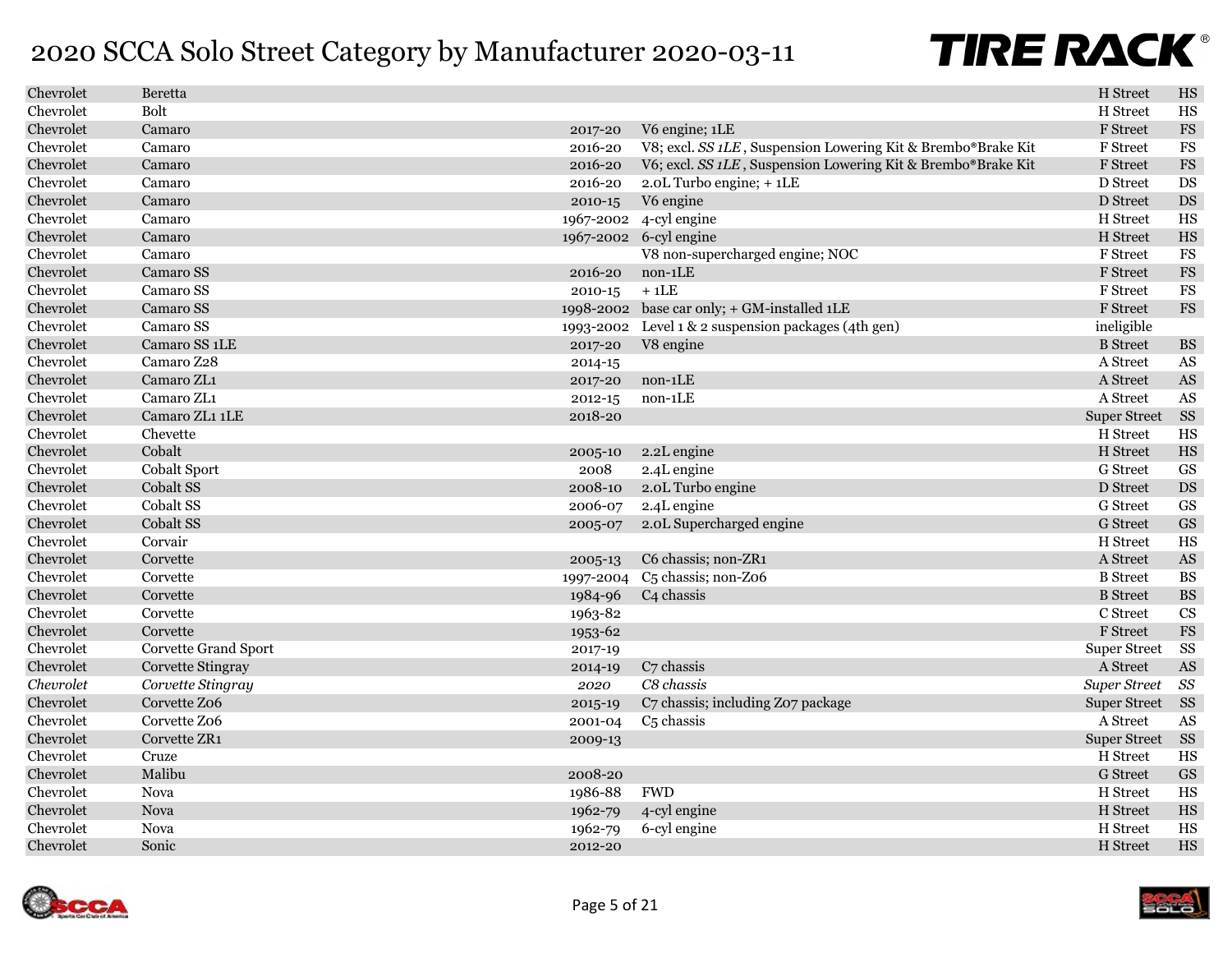| Chevrolet | Spectrum        |           |                  | H Street        | HS                       |
|-----------|-----------------|-----------|------------------|-----------------|--------------------------|
| Chevrolet | Sprint          |           |                  | H Street        | HS                       |
| Chevrolet | SS Sedan        | 2013-17   |                  | F Street        | FS                       |
| Chevrolet | Vega            |           | + Cosworth Vega  | H Street        | HS                       |
| Chevrolet | Volt            | 2011-19   |                  | H Street        | HS                       |
| Chrysler  | 200             | 2010-17   | 4-cyl engine     | H Street        | HS                       |
| Chrysler  | 200             | 2010-17   | V6 engine        | G Street        | GS                       |
| Chrysler  | 300             | 2004-20   | V8 engine        | F Street        | $_{\rm FS}$              |
| Chrysler  | 300             | 2011-19   | V6 engine        | D Street        | DS                       |
| Chrysler  | 300             | 2004-10   | V6 engine        | <b>G</b> Street | <b>GS</b>                |
| Chrysler  | 300M            | 1999-2004 |                  | H Street        | HS                       |
| Chrysler  | Cirrus          |           | V6 engine        | H Street        | HS                       |
| Chrysler  | Conquest Turbo  |           |                  | G Street        | <b>GS</b>                |
| Chrysler  | Crossfire       |           | non-SRT-6        | D Street        | $DS$                     |
| Chrysler  | Crossfire SRT-6 | 2005-06   |                  | F Street        | $_{\rm FS}$              |
| Chrysler  | Laser           |           |                  | H Street        | HS                       |
| Chrysler  | Prowler         |           |                  | C Street        | CS                       |
| Chrysler  | PT Cruiser      | 2001-10   | non-turbo engine | H Street        | HS                       |
| Chrysler  | PT Cruiser      | 2003-09   | Turbo engine     | G Street        | <b>GS</b>                |
| Chrysler  | Sebring         |           |                  | H Street        | HS                       |
| Daewoo    |                 |           |                  | H Street        | HS                       |
| Datsun    | 210             |           |                  | H Street        | HS                       |
| Datsun    | 310             |           |                  | H Street        | HS                       |
| Datsun    | 510             |           |                  | H Street        | HS                       |
| Datsun    | 610             |           |                  | H Street        | HS                       |
| Datsun    | 710             |           |                  | H Street        | HS                       |
| Datsun    | 810             |           |                  | H Street        | HS                       |
| Datsun    | 1200            |           |                  | H Street        | HS                       |
| Datsun    | 1500 Roadster   |           |                  | H Street        | HS                       |
| Datsun    | 1600 Roadster   |           |                  | H Street        | HS                       |
| Datsun    | 2000            |           |                  | E Street        | ES                       |
| Datsun    | 240Z            |           |                  | E Street        | $\mathop{\hbox{\rm ES}}$ |
| Datsun    | 260Z            |           |                  | E Street        | ES                       |
| Datsun    | 280Z            |           |                  | E Street        | $\mathop{\hbox{\rm ES}}$ |
| Datsun    | 280ZX           |           | non-turbo engine | E Street        | $\mathop{\hbox{\rm ES}}$ |
| Datsun    | 280ZX Turbo     |           |                  | F Street        | $_{\rm FS}$              |
| Datsun    | $B-210$         |           |                  | H Street        | HS                       |
| Datsun    | $F-1O$          |           |                  | H Street        | HS                       |
| DeTomaso  | Mangusta        |           |                  | <b>B</b> Street | <b>BS</b>                |
| DeTomaso  | Pantera         |           |                  | <b>B</b> Street | <b>BS</b>                |
| Dodge     | 024             |           |                  | H Street        | HS                       |
| Dodge     | Avenger         |           |                  | H Street        | HS                       |
| Dodge     | Caliber         |           | non-SRT          | ineligible      |                          |

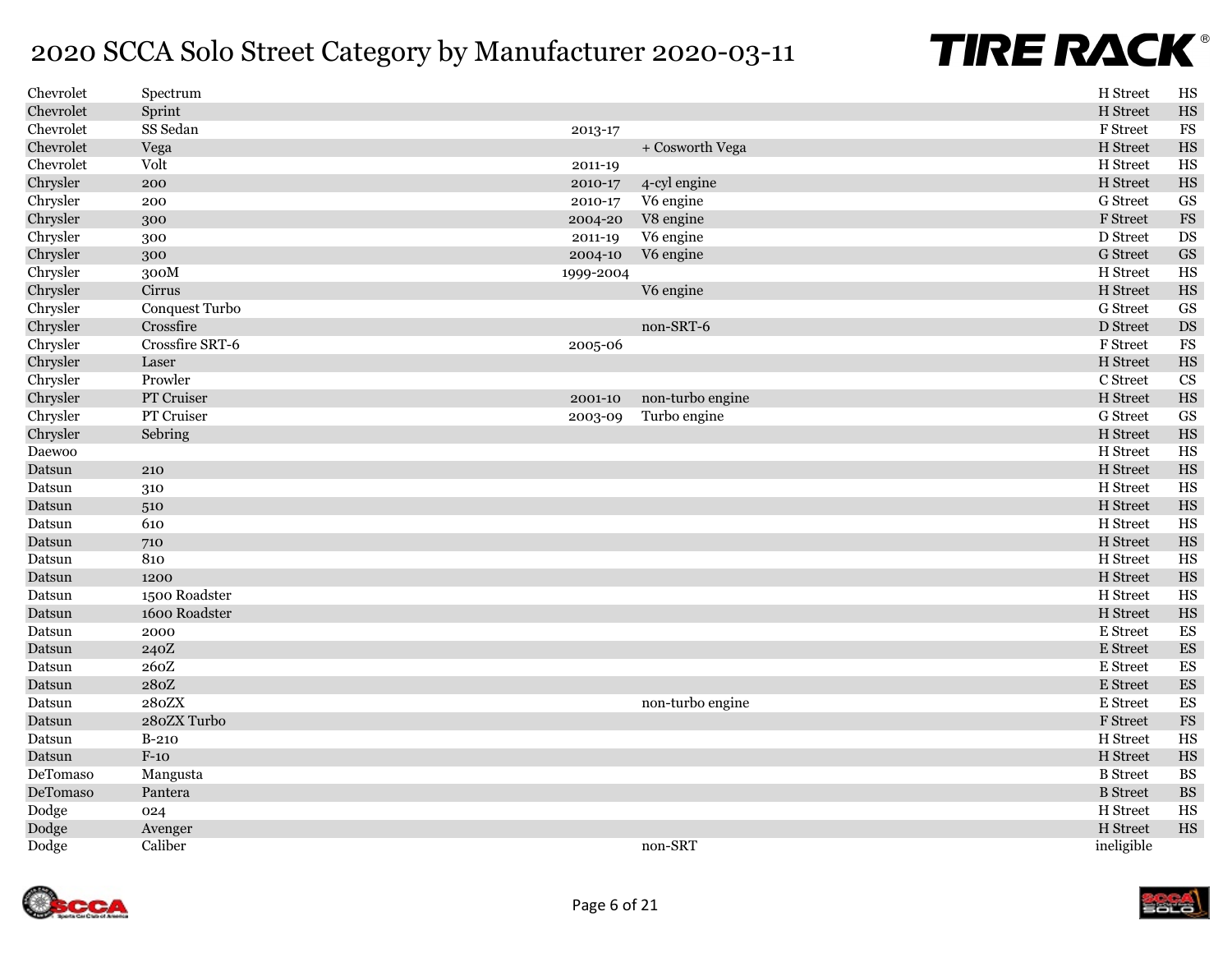| Dodge     | Caliber SRT4                      |           |                       | <b>G</b> Street     | $\operatorname{GS}$      |
|-----------|-----------------------------------|-----------|-----------------------|---------------------|--------------------------|
| Dodge     | Challenger                        | 2008-20   | V8 engine             | F Street            | $_{\rm FS}$              |
| Dodge     | Challenger                        | 2011-20   | V6 engine             | D Street            | $\mathop{\rm DS}$        |
| Dodge     | Challenger                        | 2008-10   | V6 engine             | <b>G</b> Street     | $\mathbf{G}\mathbf{S}$   |
| Dodge     | Challenger                        | 1978-83   |                       | H Street            | $_{\rm HS}$              |
| Dodge     | Challenger R/T Scat Pack Widebody | 2019-20   |                       | <b>B</b> Street     | $\mathbf{B}\mathbf{S}$   |
| Dodge     | Charger                           | 2006-20   | V8 engine             | F Street            | ${\rm FS}$               |
| Dodge     | Charger                           | 2011-20   | V6 engine             | D Street            | DS                       |
| Dodge     | Charger                           | 2006-10   | V6 engine             | <b>G</b> Street     | $\operatorname{GS}$      |
| Dodge     | Charger                           | 1981-87   | FWD; non-turbo engine | H Street            | HS                       |
| Dodge     | Charger Turbo                     |           |                       | E Street            | ${\rm ES}$               |
| Dodge     | Colt                              |           |                       | H Street            | HS                       |
| Dodge     | Conquest Turbo                    |           |                       | <b>G</b> Street     | $\operatorname{GS}$      |
| Dodge     | Dart                              | 2013-17   | <b>FWD</b>            | H Street            | $_{\rm HS}$              |
| Dodge     | Daytona                           |           |                       | H Street            | $_{\rm HS}$              |
| Dodge     | <b>GLH</b>                        |           | non-turbo engine      | H Street            | HS                       |
| Dodge     | <b>GLH</b> Turbo                  |           |                       | E Street            | $\mathop{\hbox{\rm ES}}$ |
| Dodge     | Intrepid                          |           |                       | H Street            | $_{\rm HS}$              |
| Dodge     | Lancer Turbo                      |           |                       | H Street            | $_{\rm HS}$              |
| Dodge     | Magnum                            | 2005-08   | V8 engine             | F Street            | $_{\rm FS}$              |
| Dodge     | Magnum                            | 2005-08   | V6 engine             | <b>G</b> Street     | $\operatorname{GS}$      |
| Dodge     | Neon                              | 2000-05   |                       | H Street            | $_{\rm HS}$              |
| Dodge     | Neon                              | 1995-99   |                       | <b>G</b> Street     | $\operatorname{GS}$      |
| Dodge     | Omni                              |           |                       | H Street            | HS                       |
| Dodge     | Ram SRT-10                        | 2004-06   |                       | F Street            | $_{\rm FS}$              |
| Dodge     | Rampage                           |           |                       | H Street            | HS                       |
| Dodge     | Shadow                            |           |                       | H Street            | $_{\rm HS}$              |
| Dodge     | Spirit                            |           |                       | H Street            | HS                       |
| Dodge     | SRT-4                             |           | Neon chassis          | <b>G</b> Street     | $\operatorname{GS}$      |
| Dodge     | Stealth                           |           | non-turbo engine      | H Street            | HS                       |
| Dodge     | <b>Stealth Turbo</b>              |           |                       | F Street            | $_{\rm FS}$              |
| Dodge     | <b>Stratus</b>                    |           |                       | H Street            | $_{\rm HS}$              |
| Dodge     | Viper                             | 2008-10   | non-ACR               | A Street            | $\mathbf{A}\mathbf{S}$   |
| Dodge     | Viper GTS                         | 1996-2005 |                       | A Street            | $\mathbf{A}\mathbf{S}$   |
| Dodge     | Viper R/T                         | 1992-2003 |                       | A Street            | $\mathbf{A}\mathbf{S}$   |
| Dodge     | Viper SRT-10                      | 2003-07   |                       | A Street            | $\mathbf{A}\mathbf{S}$   |
| Dodge/SRT | Viper                             |           | all                   | <b>Super Street</b> | SS                       |
| Eagle     | Summit                            |           |                       | H Street            | $_{\rm HS}$              |
| Eagle     | Talon                             |           | <b>FWD</b>            | H Street            | $_{\rm HS}$              |
| Eagle     | Talon Turbo                       |           | <b>AWD</b>            | D Street            | $\mathbf{D}\mathbf{S}$   |
| Ferrari   | 308                               |           |                       | C Street            | $\mathbf{C}\mathbf{S}$   |
| Ferrari   | 328                               |           |                       | C Street            | $\overline{\text{CS}}$   |
| Ferrari   | 355                               |           |                       | ineligible          |                          |
|           |                                   |           |                       |                     |                          |

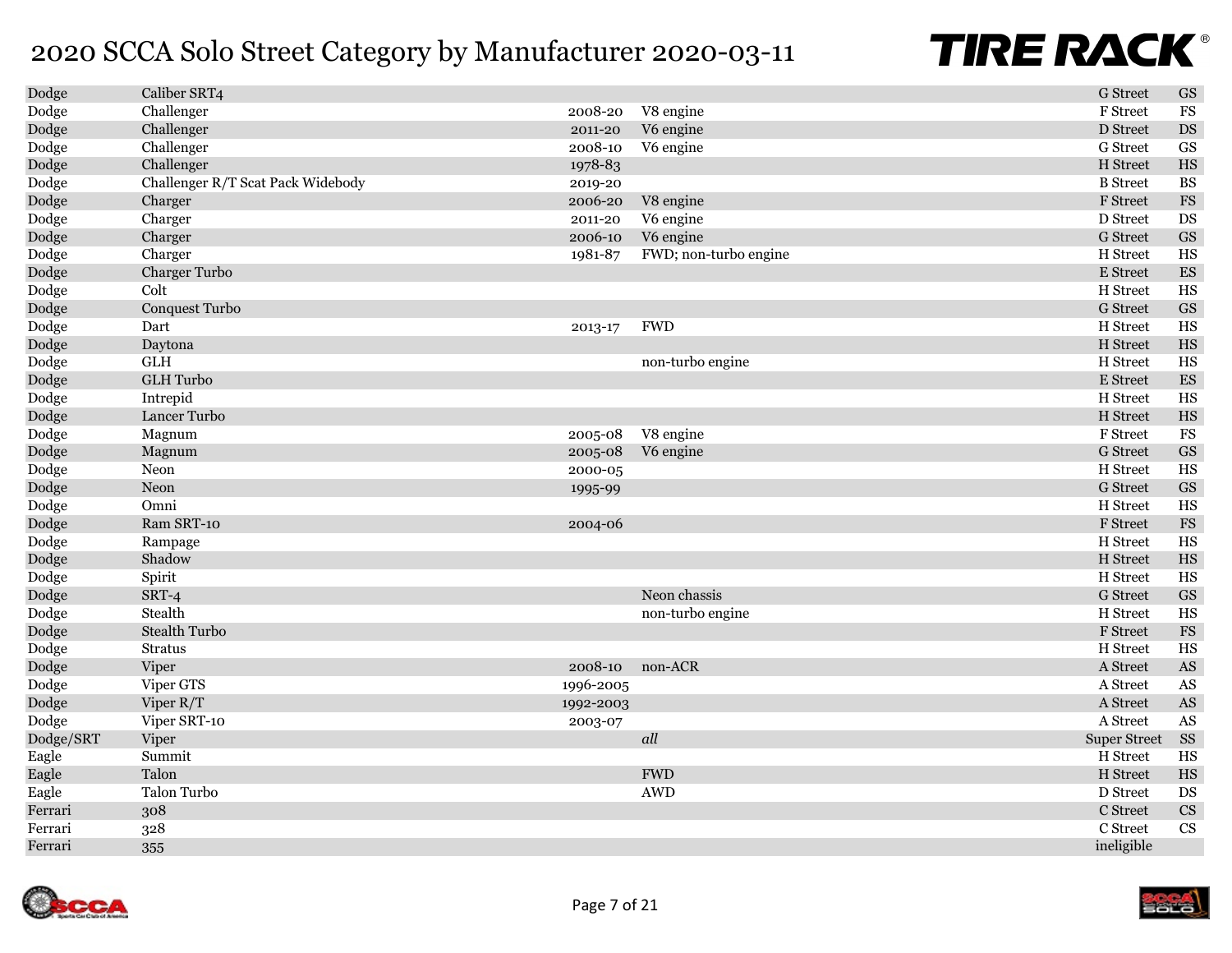| Ferrari | 360                          |           | <b>NOC</b>                        | ineligible          |                          |
|---------|------------------------------|-----------|-----------------------------------|---------------------|--------------------------|
| Ferrari | 360 Modena                   | 1999-2005 | non-Challenge Stradale            | <b>Super Street</b> | SS                       |
| Ferrari | 360 Spider                   | 1999-2005 |                                   | <b>Super Street</b> | SS                       |
| Ferrari |                              |           | $\rm NOC$                         | ineligible          |                          |
| Fiat    | 124 Spider                   | 2017-20   | + Abarth                          | C Street            | $\mathbf{C}\mathbf{S}$   |
| Fiat    | 500                          | 2012-20   | non-Abarth                        | ineligible          |                          |
| Fiat    | 500 Abarth                   | 2012-19   |                                   | H Street            | $_{\rm HS}$              |
| Fiat    | $X_1/9$                      |           |                                   | E Street            | $\mathop{\hbox{\rm ES}}$ |
| Fiat    |                              |           | <b>NOC</b>                        | H Street            | $_{\rm HS}$              |
| Ford    | Aspire                       |           |                                   | H Street            | $_{\rm HS}$              |
| Ford    | Contour                      |           |                                   | H Street            | $_{\rm HS}$              |
| Ford    | Cortina                      |           |                                   | H Street            | $_{\rm HS}$              |
| Ford    | Crown Victoria               |           |                                   | F Street            | $_{\rm FS}$              |
| Ford    | Escort                       |           | non-ZX2 $S/R$                     | H Street            | $_{\rm HS}$              |
| Ford    | <b>EXP</b>                   |           |                                   | H Street            | $_{\rm HS}$              |
| Ford    | Festiva                      |           |                                   | H Street            | $_{\rm HS}$              |
| Ford    | Fiesta                       | 2011-19   | non-ST                            | ineligible          |                          |
| Ford    | Fiesta                       | 1976-80   |                                   | H Street            | $_{\rm HS}$              |
| Ford    | Fiesta ST                    | 2014-19   |                                   | H Street            | $_{\rm HS}$              |
| Ford    | <b>Five Hundred</b>          |           |                                   | H Street            | $_{\rm HS}$              |
| Ford    | Focus                        |           | non-ST (2013-18), non-RS          | H Street            | $_{\rm HS}$              |
| Ford    | <b>Focus RS</b>              | 2018      |                                   | <b>B</b> Street     | $\mathbf{B}\mathbf{S}$   |
| Ford    | <b>Focus RS</b>              | 2016-17   |                                   | D Street            | DS                       |
| Ford    | <b>Focus ST</b>              | 2013-18   |                                   | <b>G</b> Street     | $\operatorname{GS}$      |
| Ford    | Fusion                       |           | V6 engine                         | G Street            | GS                       |
| Ford    | Fusion                       |           | 4-cyl engine                      | H Street            | $_{\rm HS}$              |
| Ford    | <b>Fusion Sport</b>          | 2017-19   |                                   | G Street            | <b>GS</b>                |
| Ford    | ${\rm GT}$                   |           |                                   | ineligible          |                          |
| Ford    | Mustang                      | 2011-17   | V6 engine                         | D Street            | DS                       |
| Ford    | Mustang                      | 2005-10   | V6 engine                         | <b>G</b> Street     | $\operatorname{GS}$      |
| Ford    | Mustang                      | 1994-2004 | V6 engine                         | H Street            | $_{\rm HS}$              |
| Ford    | <b>Mustang</b>               | 1964½-93  | 6-cyl engine                      | H Street            | $_{\rm HS}$              |
| Ford    | Mustang                      | 1964½-93  | 4-cyl Turbo engine; excluding SVO | H Street            | HS                       |
| Ford    | Mustang                      | 1964½-93  | 4-cyl, non-turbo engine           | H Street            | $_{\rm HS}$              |
| Ford    | Mustang                      |           | V8 engine; NOC                    | F Street            | $_{\rm FS}$              |
| Ford    | Mustang Boss 302             | 2012-13   | non-Laguna Seca                   | F Street            | $_{\rm FS}$              |
| Ford    | Mustang Boss 302 Laguna Seca | 2012-13   |                                   | A Street            | $\mathbf{A}\mathbf{S}$   |
| Ford    | <b>Mustang Bullitt</b>       | 2019-20   |                                   | F Street            | $_{\rm FS}$              |
| Ford    | Mustang Cobra                | 2003-04   |                                   | F Street            | $_{\rm FS}$              |
| Ford    | Mustang Cobra R              | 2000      |                                   | <b>Super Street</b> | <b>SS</b>                |
| Ford    | Mustang Cobra R              | 1995      |                                   | <b>Super Street</b> | SS                       |
| Ford    | Mustang Cobra R              | 1993      |                                   | <b>Super Street</b> | SS                       |
| Ford    | <b>Mustang EcoBoost</b>      | 2015-20   |                                   | D Street            | DS                       |
|         |                              |           |                                   |                     |                          |

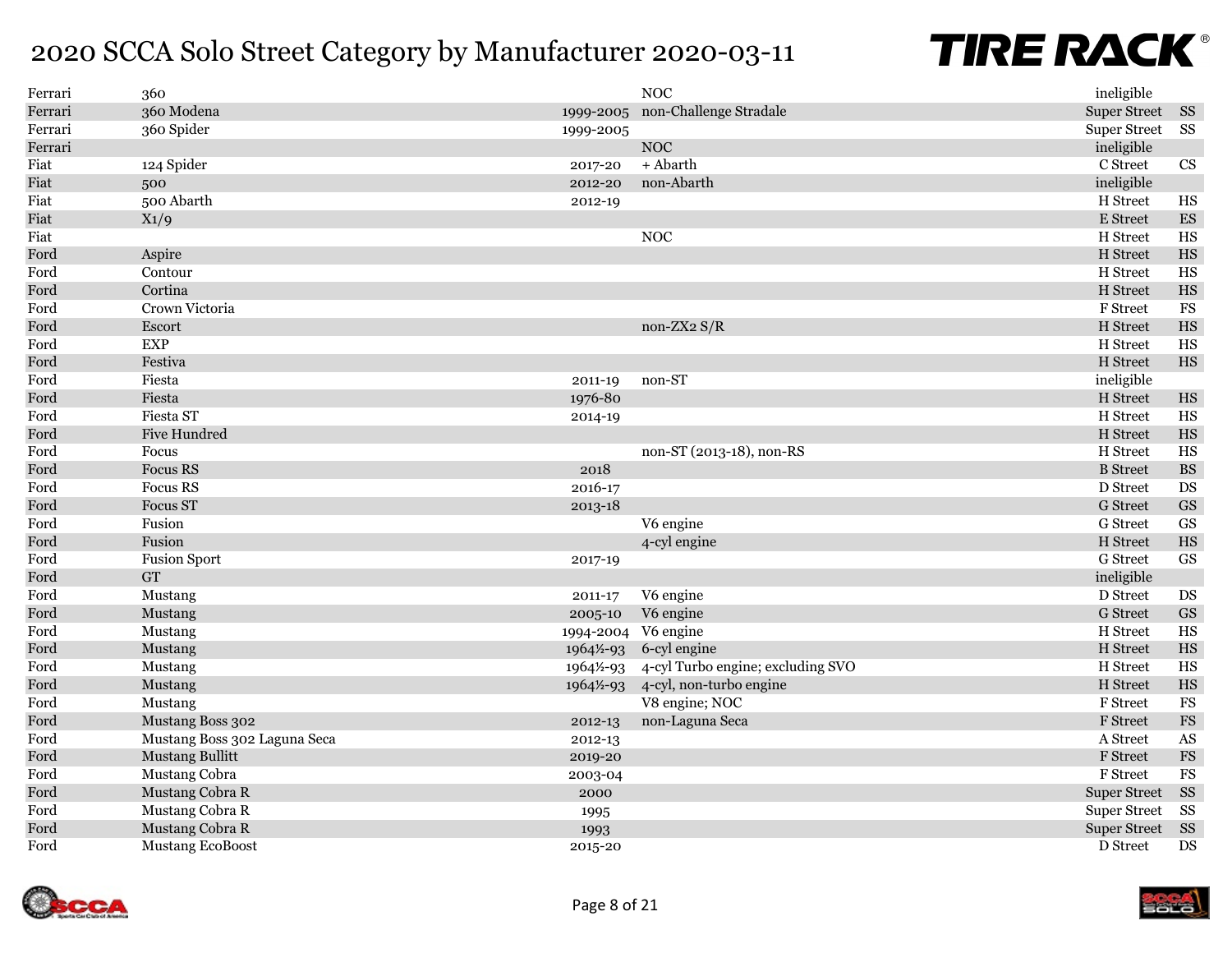| Ford                  | Mustang GT                                  | 2010-20   | excluding Performance Package - Level 2 | F Street            | $\mathop{\mathrm{FS}}$ |
|-----------------------|---------------------------------------------|-----------|-----------------------------------------|---------------------|------------------------|
| Ford                  | Mustang GT w/ Performance Package - Level 2 | 2018-20   |                                         | <b>B</b> Street     | $\mathbf{B}\mathbf{S}$ |
| Ford                  | Mustang Mach 1                              | 2003-04   |                                         | <b>F</b> Street     | $_{\rm FS}$            |
| Ford                  | Mustang Shelby GT                           | 2007-08   | T82 & 54U factory option package only   | F Street            | <b>FS</b>              |
| Ford                  | Mustang Shelby GT350                        | 2019-20   | + Handling Package                      | <b>B</b> Street     | $B\!S$                 |
| Ford                  | Mustang Shelby GT350                        | 2015-18   |                                         | <b>B</b> Street     | <b>BS</b>              |
| Ford                  | Mustang Shelby GT350R                       | 2015-20   |                                         | <b>Super Street</b> | SS                     |
| Ford                  | Mustang Shelby GT500                        | 2007-15   |                                         | A Street            | $\mathbf{A}\mathbf{S}$ |
| Ford                  | Mustang SVO                                 |           |                                         | <b>G</b> Street     | $\operatorname{GS}$    |
| Ford                  | Mustang SVT Cobra                           |           |                                         | F Street            | $_{\rm FS}$            |
| Ford                  | Pinto                                       |           |                                         | H Street            | $_{\rm HS}$            |
| Ford                  | Probe                                       |           |                                         | H Street            | HS                     |
| Ford                  | Taurus                                      |           | non-SHO                                 | H Street            | $_{\rm HS}$            |
| Ford                  | Taurus SHO                                  | 2010-19   |                                         | <b>G</b> Street     | $\mathbf{G}\mathbf{S}$ |
| Ford                  | Taurus SHO                                  | 1996-99   |                                         | <b>G</b> Street     | $\operatorname{GS}$    |
| Ford                  | Taurus SHO                                  | 1989-95   |                                         | H Street            | $_{\rm HS}$            |
| Ford                  | Tempo                                       |           |                                         | H Street            | $_{\rm HS}$            |
| Ford                  | Thunderbird                                 | 2002-05   | V8 engine                               | F Street            | $_{\rm FS}$            |
| Ford                  | Thunderbird                                 | 1989-97   | V8 engine                               | <b>G</b> Street     | $\operatorname{GS}$    |
| Ford                  | Thunderbird                                 | 1989-97   | V6 Supercharged engine                  | G Street            | <b>GS</b>              |
| Ford                  | Thunderbird                                 | 1989-97   | V6 non-supercharged engine              | H Street            | $_{\rm HS}$            |
| Ford                  | Thunderbird                                 | 1955-88   | V8 engine                               | F Street            | $_{\rm FS}$            |
| Ford                  | Thunderbird Turbo Coupe                     |           |                                         | H Street            | $_{\rm HS}$            |
| Ford                  | $\rm ZX2$                                   |           | $non-S/R$                               | H Street            | HS                     |
| Ford                  | ZX2 S/R                                     | 1999-2003 |                                         | <b>G</b> Street     | $\operatorname{GS}$    |
| <b>General Motors</b> |                                             |           | FWD, 4-cyl Turbo engine; NOC            | G Street            | GS                     |
| <b>General Motors</b> |                                             |           | FWD, 6-cyl engine; NOC                  | <b>G</b> Street     | GS                     |
| <b>General Motors</b> |                                             |           | FWD, Ecotec engine; NOC                 | <b>G</b> Street     | $\operatorname{GS}$    |
| <b>General Motors</b> |                                             |           | FWD, Quad 4 engine; NOC                 | <b>G</b> Street     | GS                     |
| <b>General Motors</b> |                                             |           | FWD; NOC                                | H Street            | HS                     |
| <b>General Motors</b> |                                             |           | RWD, V6 engine; NOC                     | H Street            | $_{\rm HS}$            |
| Geo                   | Metro                                       |           |                                         | H Street            | HS                     |
| Geo                   | Prism                                       |           |                                         | H Street            | $_{\rm HS}$            |
| $\rm Geo$             | Spectrum                                    |           |                                         | H Street            | HS                     |
| Geo                   | Storm                                       |           |                                         | H Street            | $_{\rm HS}$            |
| Geo                   | Tracker                                     |           |                                         | ineligible          |                        |
| ${\rm GMC}$           | Syclone                                     |           |                                         | F Street            | $_{\rm FS}$            |
| ${\rm GMC}$           | Typhoon                                     |           |                                         | F Street            | $_{\rm FS}$            |
| Honda                 | 600                                         |           |                                         | H Street            | $_{\rm HS}$            |
| Honda                 | 800                                         |           |                                         | H Street            | HS                     |
| Honda                 | Accord                                      |           |                                         | H Street            | $_{\rm HS}$            |
| Honda                 | Civic                                       | 2016-20   | non-Si, non-Type R                      | H Street            | $_{\rm HS}$            |
| Honda                 | Civic                                       |           | 1975-2015 excluding Mugen 2008          | H Street            | HS                     |

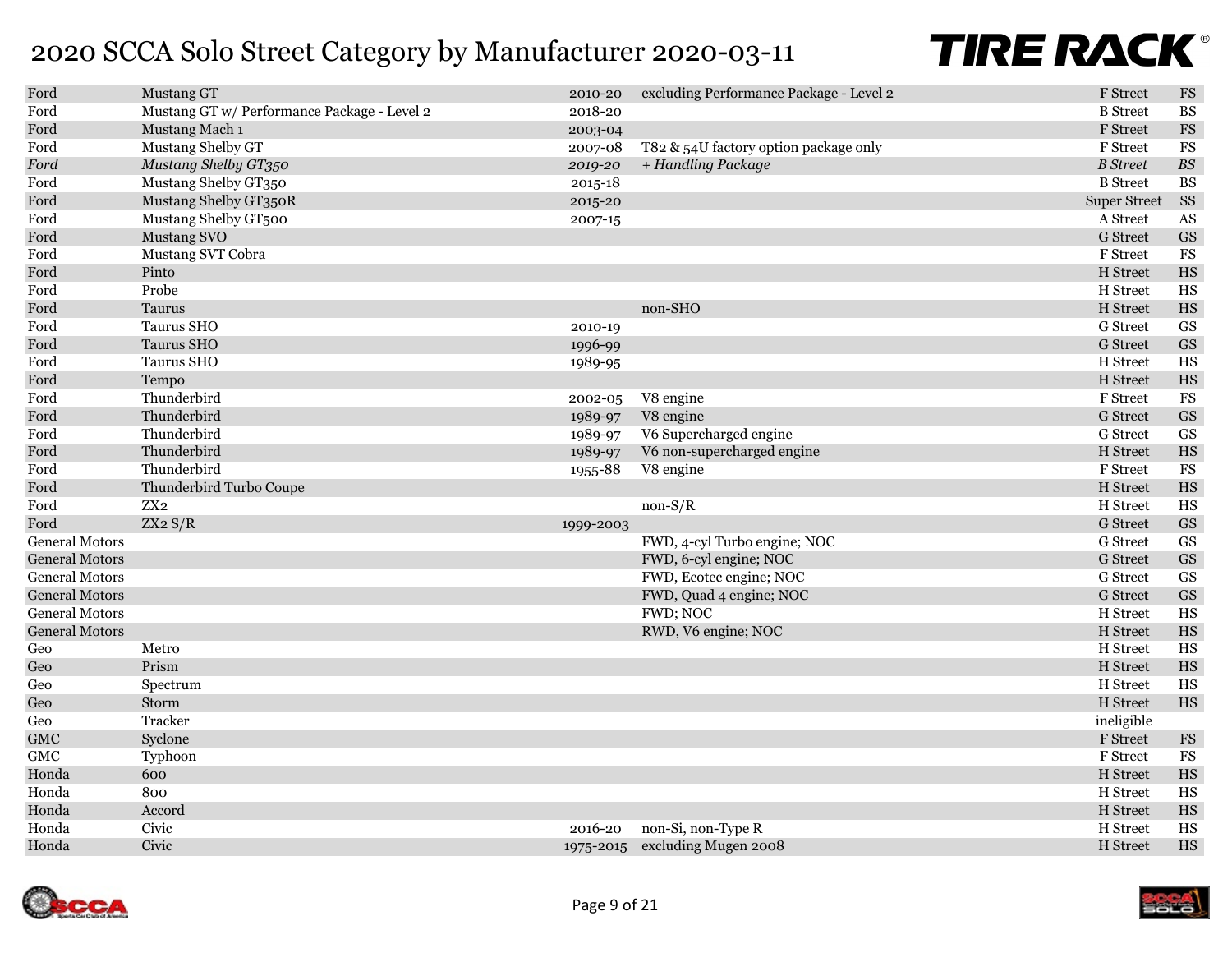| Honda    | Civic del Sol                |           |                       | H Street        | HS                     |
|----------|------------------------------|-----------|-----------------------|-----------------|------------------------|
| Honda    | Civic Si                     | 2017-20   |                       | <b>G</b> Street | $\operatorname{GS}$    |
| Honda    | Civic Si Mugen               | 2008      |                       | G Street        | $\mathbf{G}\mathbf{S}$ |
| Honda    | Civic Type R                 | 2017-20   |                       | D Street        | $\mathop{\rm DS}$      |
| Honda    | <b>CRX</b>                   |           |                       | H Street        | HS                     |
| Honda    | $CR-Z$                       |           |                       | H Street        | $_{\rm HS}$            |
| Honda    | del Sol                      |           |                       | H Street        | $_{\rm HS}$            |
| Honda    | Fit                          |           |                       | H Street        | $_{\rm HS}$            |
| Honda    | Insight                      |           |                       | H Street        | HS                     |
| Honda    | Prelude                      |           |                       | H Street        | $_{\rm HS}$            |
| Honda    | S2000                        |           | non-CR                | C Street        | CS                     |
| Honda    | <b>S2000 CR</b>              |           |                       | A Street        | $\mathbf{A}\mathbf{S}$ |
| Hyundai  | Accent                       | 1995-2020 |                       | H Street        | HS                     |
| Hyundai  | Elantra                      |           | 1990-2020 + GT Turbo  | H Street        | $_{\rm HS}$            |
| Hyundai  | Genesis Coupe                | 2013-16   | 4-cyl Turbo engine    | D Street        | DS                     |
| Hyundai  | Genesis Coupe                | 2013-15   | V6 engine             | <b>F</b> Street | $_{\rm FS}$            |
| Hyundai  | Genesis Coupe                | 2010-12   | V6 engine             | D Street        | <b>DS</b>              |
| Hyundai  | Genesis Coupe                | 2010-12   | 4-cyl Turbo engine    | <b>G</b> Street | <b>GS</b>              |
| Hyundai  | Scoupe                       |           |                       | H Street        | $_{\rm HS}$            |
| Hyundai  | Tiburon                      |           |                       | H Street        | $_{\rm HS}$            |
| Hyundai  | Veloster                     | 2019-20   | non-turbo engine      | H Street        | HS                     |
| Hyundai  | Veloster                     | 2012-17   | non-turbo engine      | H Street        | $_{\rm HS}$            |
| Hyundai  | Veloster N                   | 2019-20   | + Performance Package | D Street        | $\mathop{\rm DS}$      |
| Hyundai  | Veloster Turbo               | 2019-20   |                       | <b>G</b> Street | $\operatorname{GS}$    |
| Hyundai  | Veloster Turbo Rally Edition | 2016-17   |                       | G Street        | $\operatorname{GS}$    |
| Hyundai  |                              |           | <b>NOC</b>            | H Street        | $_{\rm HS}$            |
| Infiniti | G2O                          |           |                       | H Street        | HS                     |
| Infiniti | G <sub>35</sub> Coupe        | 2003-07   |                       | D Street        | $\mathop{\rm DS}$      |
| Infiniti | G <sub>35</sub> Sedan        | 2003-09   |                       | D Street        | $\mathop{\rm DS}$      |
| Infiniti | G37 Coupe                    |           |                       | F Street        | $_{\rm FS}$            |
| Infiniti | G37 Sedan                    |           |                       | F Street        | $_{\rm FS}$            |
| Infiniti | M30                          |           |                       | H Street        | $_{\rm HS}$            |
| Infiniti | Q <sub>45</sub>              |           |                       | F Street        | $_{\rm FS}$            |
| Infiniti | Q50 Sport                    | 2014-20   |                       | F Street        | $_{\rm FS}$            |
| Infiniti | Q <sub>60</sub>              | 2014-20   |                       | F Street        | $_{\rm FS}$            |
| Isuzu    | I-Mark                       |           |                       | H Street        | $_{\rm HS}$            |
| Isuzu    | Impulse                      |           | non-turbo engine      | H Street        | $_{\rm HS}$            |
| Isuzu    | Impulse Turbo                |           |                       | <b>G</b> Street | $\operatorname{GS}$    |
| Isuzu    | Stylus                       |           |                       | H Street        | HS                     |
| Jaguar   | 120                          |           |                       | H Street        | $_{\rm HS}$            |
| Jaguar   | 140                          |           |                       | H Street        | HS                     |
| Jaguar   | 150                          |           |                       | H Street        | $_{\rm HS}$            |
| Jaguar   | F-Type                       | 2014-20   | non-Project 7; NOC    | A Street        | $\mathbf{A}\mathbf{S}$ |

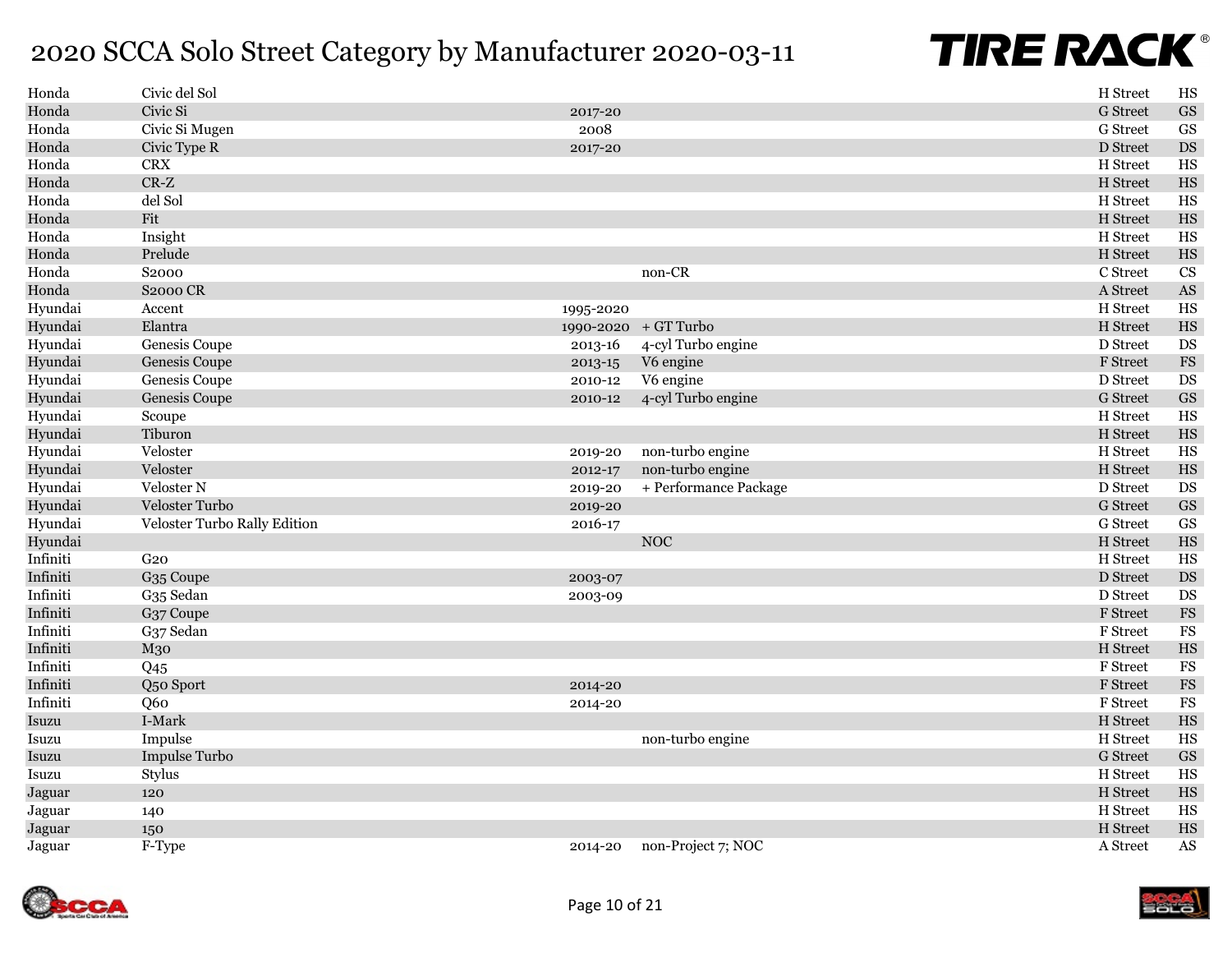| Jaguar      | F-Type R             | 2018-20     |                        | <b>Super Street</b> | SS                     |
|-------------|----------------------|-------------|------------------------|---------------------|------------------------|
| Jaguar      | F-Type SVR           | 2018-20     |                        | <b>Super Street</b> | ${\rm SS}$             |
| Jaguar      | Sedan                |             | V <sub>12</sub> engine | F Street            | $_{\rm FS}$            |
| Jaguar      | S-Type               | 2002-08     | V6 engine              | G Street            | $\operatorname{GS}$    |
| Jaguar      | S-Type R             |             |                        | F Street            | $\mathop{\mathrm{FS}}$ |
| Jaguar      | XJ                   | 1998-2019   |                        | F Street            | $_{\rm FS}$            |
| Jaguar      | $XJ-S$               | 1976-96     |                        | F Street            | $_{\rm FS}$            |
| Jaguar      | XK8                  | 1997-2006   |                        | F Street            | FS                     |
| Jaguar      | <b>XKE</b>           |             |                        | C Street            | $\mathbf{C}\mathbf{S}$ |
| Jaguar      | <b>XKR</b> Coupe     |             |                        | <b>B</b> Street     | $\mathbf{B}\mathbf{S}$ |
| Jaguar      | X-Type               | 2002-08     | 3.0L engine            | <b>G</b> Street     | $\mathbf{G}\mathbf{S}$ |
| Jaguar      | X-Type               | 2002-05     | 2.5L engine            | H Street            | HS                     |
| Jeep        | CJ series            |             |                        | ineligible          |                        |
| Jensen      | Jensen-Healey        |             |                        | C Street            | CS                     |
| Kia         | Forte                |             | 2.4L engine            | H Street            | $_{\rm HS}$            |
| Kia         | Forte                |             | 2.0L engine            | H Street            | $_{\rm HS}$            |
| Kia         | Forte Koup           |             | 2.4L engine            | H Street            | $_{\rm HS}$            |
| Kia         | Forte Koup           |             | 2.0L engine            | H Street            | $_{\rm HS}$            |
| Kia         | Forte <sub>5</sub>   | $2014 - 18$ |                        | H Street            | $_{\rm HS}$            |
| Kia         | Optima               |             |                        | H Street            | $_{\rm HS}$            |
| Kia         | Rio                  | 2012-20     |                        | H Street            | $_{\rm HS}$            |
| Kia         | Sephia               |             |                        | H Street            | $_{\rm HS}$            |
| Kia         | Spectra <sub>5</sub> |             |                        | H Street            | $_{\rm HS}$            |
| Kia         | Stinger              | 2018-20     | 4-cyl Turbo engine     | G Street            | GS                     |
| Kia         | Stinger GT           | 2018-20     | V6 Turbo engine        | F Street            | $_{\rm FS}$            |
| Kia         | Stinger GT1          | 2018-20     | V6 Turbo engine        | <b>F</b> Street     | $_{\rm FS}$            |
| Kia         | Stinger GT2          | 2018-20     | V6 Turbo engine        | F Street            | $_{\rm FS}$            |
| Lamborghini |                      |             | <b>NOC</b>             | ineligible          |                        |
| Lancia      | Beta                 |             |                        | H Street            | $_{\rm HS}$            |
| Lancia      | Scorpion             |             |                        | H Street            | $_{\rm HS}$            |
| Lexus       | CT <sub>200</sub> h  | 2011-17     |                        | H Street            | $_{\rm HS}$            |
| Lexus       | ES 250               |             |                        | H Street            | $_{\rm HS}$            |
| Lexus       | <b>ES 300</b>        |             |                        | H Street            | $_{\rm HS}$            |
| Lexus       | GS 300               |             |                        | H Street            | HS                     |
| Lexus       | GS 350               | 2005-18     |                        | D Street            | $\mathbf{D}\mathbf{S}$ |
| Lexus       | GS 400               | 1998-2000   |                        | F Street            | $_{\rm FS}$            |
| Lexus       | IS                   | 2006-20     | excluding IS-F         | D Street            | DS                     |
| Lexus       | IS 300               | 2001-05     |                        | G Street            | GS                     |
| Lexus       | IS F                 | 2008-14     |                        | F Street            | $_{\rm FS}$            |
| Lexus       | RC                   | 2015-20     | non-F                  | F Street            | $_{\rm FS}$            |
| Lexus       | $RC-F$               | 2015-20     |                        | <b>B</b> Street     | $\mathbf{B}\mathbf{S}$ |
| Lexus       | SC 300               | 1992-2000   |                        | G Street            | GS                     |
| Lexus       | <b>SC 400</b>        | 1992-2000   |                        | D Street            | $\mathop{\rm DS}$      |



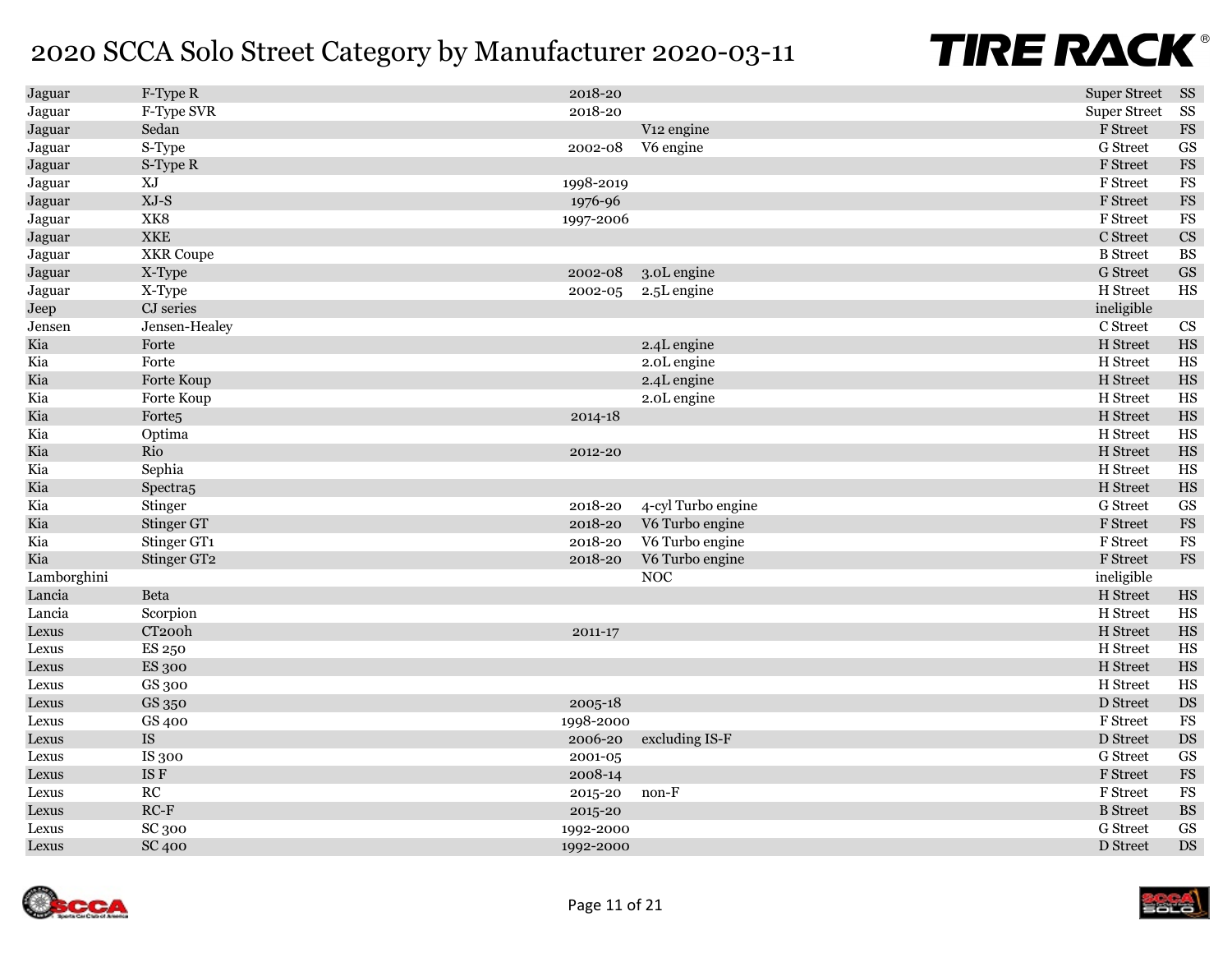| Lincoln  | ${\rm LS}$         | 2000-06     | V8 engine                | F Street            | $_{\rm FS}$                    |
|----------|--------------------|-------------|--------------------------|---------------------|--------------------------------|
| Lincoln  | ${\rm LS}$         |             | V6 engine                | H Street            | $_{\rm HS}$                    |
| Lincoln  | Mark VIII          | 1993-98     |                          | F Street            | $_{\rm FS}$                    |
| Lincoln  | MKZ                | 2013-20     | $\mathcal{A}W\!D$        | D Street            | $\mathbb{D}S$                  |
| Lincoln  | $M\!K\!Z$          | 2013-20     | <b>FWD</b>               | G Street            | $\boldsymbol{G}\boldsymbol{S}$ |
| Lincoln  | MKZ                | 2006-12     |                          | G Street            | $\boldsymbol{G}\boldsymbol{S}$ |
| Lotus    | $\overline{7}$     |             |                          | C Street            | $\mathbf{C}\mathbf{S}$         |
| Lotus    | 7A                 |             |                          | C Street            | CS                             |
| Lotus    | Cortina            |             |                          | H Street            | HS                             |
| Lotus    | Eclat              |             |                          | C Street            | CS                             |
| Lotus    | Elan               |             | <b>RWD</b>               | C Street            | CS                             |
| Lotus    | Elan M100          |             |                          | ineligible          |                                |
| Lotus    | Elise              | 2005-11     | non-SC                   | A Street            | AS                             |
| Lotus    | Elise SC           | 2008-11     |                          | <b>Super Street</b> | <b>SS</b>                      |
| Lotus    | Elite              |             |                          | C Street            | $\mathbf{C}\mathbf{S}$         |
| Lotus    | Esprit             |             | non-turbo engine $(N/A)$ | C Street            | $\mathbf{C}\mathbf{S}$         |
| Lotus    | Esprit Turbo       | 1996-2004   |                          | A Street            | $\mathbf{A}\mathbf{S}$         |
| Lotus    | Europa             |             |                          | C Street            | $\mathbf{C}\mathbf{S}$         |
| Lotus    | Evora              | 2010-15     | non-supercharged engine  | <b>B</b> Street     | <b>BS</b>                      |
| Lotus    | Evora 400          |             |                          | <b>Super Street</b> | SS                             |
| Lotus    | Evora 410 Sport    | 2018        |                          | <b>Super Street</b> | SS                             |
| Lotus    | Evora ${\bf S}$    | $2011 - 15$ |                          | A Street            | $\mathbf{A}\mathbf{S}$         |
| Lotus    | Exige              | 2006        | non-S                    | A Street            | AS                             |
| Lotus    | Exige S            | 2007-11     | non-S260, non-Club Racer | <b>Super Street</b> | SS                             |
| Lotus    | <b>Sport Elise</b> | 2006        |                          | ineligible          |                                |
| Maserati | BiTurbo            |             |                          | C Street            | $\mathbf{C}\mathbf{S}$         |
| Maserati | Coupe              | 2002-07     |                          | <b>B</b> Street     | <b>BS</b>                      |
| Maserati | GranSport          | 2004-07     |                          | <b>B</b> Street     | $\mathbf{B}\mathbf{S}$         |
| Maserati | Spyder             | 2002-07     |                          | <b>B</b> Street     | <b>BS</b>                      |
| Mazda    | 323                |             | non-turbo engine         | H Street            | $_{\rm HS}$                    |
| Mazda    | 626                |             |                          | H Street            | $_{\rm HS}$                    |
| Mazda    | 808                |             |                          | H Street            | $_{\rm HS}$                    |
| Mazda    | 929                |             |                          | H Street            | HS                             |
| Mazda    | 323 GT Turbo       |             |                          | <b>G</b> Street     | $\operatorname{GS}$            |
| Mazda    | 323 GTX Turbo      |             | <b>AWD</b>               | G Street            | GS                             |
| Mazda    | Cosmo              |             |                          | H Street            | $_{\rm HS}$                    |
| Mazda    | ${\rm GLC}$        |             |                          | H Street            | $_{\rm HS}$                    |
| Mazda    | Mazda2             | 2011-14     |                          | H Street            | $_{\rm HS}$                    |
| Mazda    | Mazda3             | 2004-20     |                          | H Street            | HS                             |
| Mazda    | Mazda6             |             |                          | H Street            | $_{\rm HS}$                    |
| Mazda    | Mazdaspeed Miata   | 2004-05     |                          | E Street            | ${\rm ES}$                     |
| Mazda    | Mazdaspeed Protégé |             |                          | <b>G</b> Street     | $\operatorname{GS}$            |
| Mazda    | Mazdaspeed3        |             |                          | G Street            | $\operatorname{GS}$            |

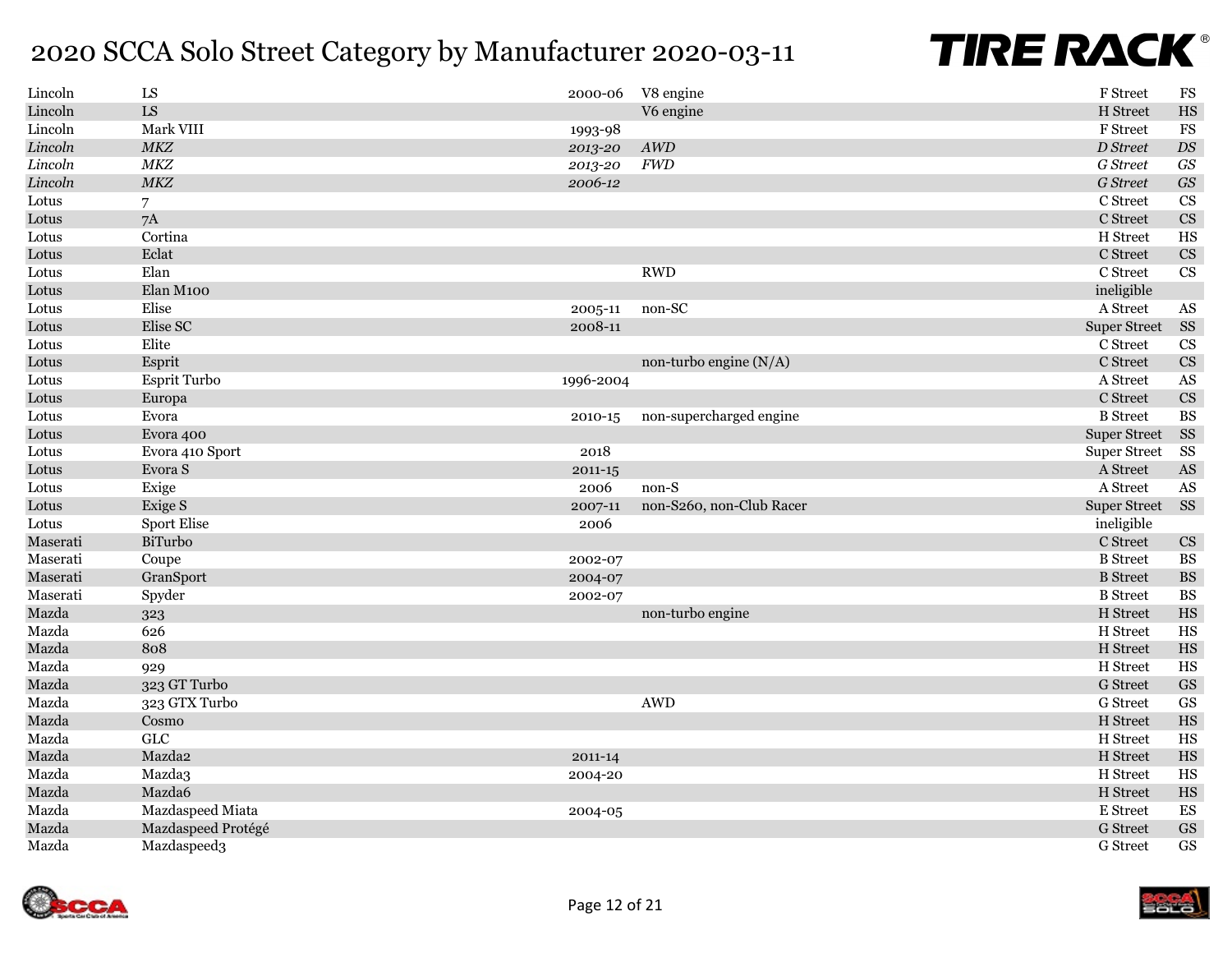| Mazda         | Mazdaspeed6         |                     |                               | D Street            | DS                     |
|---------------|---------------------|---------------------|-------------------------------|---------------------|------------------------|
| Mazda         | Miata               |                     | 1990-2005 non-Club Sport 2003 | E Street            | ES                     |
| Mazda         | Miata Club Sport    | 2003                |                               | <b>B</b> Street     | $\mathbf{BS}$          |
| Mazda         | Miata MS-R          | 2007                | Motor Sports Racing Package   | <b>B</b> Street     | $_{\rm BS}$            |
| Mazda         | Millenia            |                     |                               | H Street            | $_{\rm HS}$            |
| Mazda         | $MX-3$              |                     |                               | H Street            | $_{\rm HS}$            |
| Mazda         | MX-5 Miata          | 2006-15             | NC chassis; non-MS-R $(2007)$ | C Street            | $\mathbf{C}\mathbf{S}$ |
| Mazda         | MX-5 Miata          | 2016-20             | ND chassis; + RF              | C Street            | CS                     |
| Mazda         | $MX-6$              |                     |                               | H Street            | $_{\rm HS}$            |
| Mazda         | Protégé             |                     | non-Mazdaspeed                | H Street            | $_{\rm HS}$            |
| Mazda         | <b>R100</b>         |                     |                               | H Street            | $_{\rm HS}$            |
| Mazda         | $RX-2$              |                     |                               | H Street            | $_{\rm HS}$            |
| Mazda         | $RX-3$              |                     |                               | H Street            | $_{\rm HS}$            |
| Mazda         | $RX-4$              |                     |                               | H Street            | $_{\rm HS}$            |
| Mazda         | $RX-7$              | 1993-95             | Turbo engine                  | A Street            | $\mathbf{A}\mathbf{S}$ |
| Mazda         | $RX-7$              | 1979-91             | non-turbo engine              | E Street            | ES                     |
| Mazda         | RX-7 Turbo          | 1987-91             |                               | C Street            | CS                     |
| Mazda         | $RX-8$              |                     |                               | C Street            | $\overline{\text{CS}}$ |
| McLaren       | 570GT               |                     |                               | <b>Super Street</b> | SS                     |
| McLaren       | 570S                |                     |                               | <b>Super Street</b> | SS                     |
| McLaren       | 650S                |                     |                               | <b>Super Street</b> | SS                     |
| McLaren       | MP4-12C             | 2012-14             |                               | <b>Super Street</b> | SS                     |
| Mercedes-Benz | 280                 | 1995-2000           |                               | H Street            | $_{\rm HS}$            |
| Mercedes-Benz | 190E                |                     | 2.6L 6-cyl                    | <b>G</b> Street     | <b>GS</b>              |
| Mercedes-Benz | 190E                |                     | 16v 4-cyl engine              | <b>G</b> Street     | GS                     |
| Mercedes-Benz | AMG                 |                     | <b>NOC</b>                    | <b>Super Street</b> | SS                     |
| Mercedes-Benz | C <sub>230</sub>    | 1999-2007           |                               | <b>G</b> Street     | $\mathbf{G}\mathbf{S}$ |
| Mercedes-Benz | C <sub>300</sub>    | 2007-20             |                               | F Street            | FS                     |
| Mercedes-Benz | C <sub>32</sub> AMG | 2002-04             |                               | <b>B</b> Street     | $\mathbf{B}\mathbf{S}$ |
| Mercedes-Benz | C <sub>36</sub> AMG |                     |                               | F Street            | FS                     |
| Mercedes-Benz | C <sub>43</sub> AMG | 2015-20             |                               | <b>F</b> Street     | $_{\rm FS}$            |
| Mercedes-Benz | C450                | 2015-20             |                               | <b>F</b> Street     | $_{\rm FS}$            |
| Mercedes-Benz | $C55$ AMG           | 2005-06             |                               | F Street            | $_{\rm FS}$            |
| Mercedes-Benz | C63 AMG             | 2008-20             | non-Black Series              | F Street            | FS                     |
| Mercedes-Benz | C-Class             | 2001-16             | 6-cyl engine; non-AMG         | D Street            | DS                     |
| Mercedes-Benz | CLA250              |                     | <b>FWD</b>                    | G Street            | GS                     |
| Mercedes-Benz | CLA250 4matic       |                     |                               | D Street            | DS                     |
| Mercedes-Benz | CLA45 AMG           | 2014-20             |                               | <b>B</b> Street     | <b>BS</b>              |
| Mercedes-Benz | <b>CLK</b>          | 1998-2009 V6 engine |                               | D Street            | DS                     |
| Mercedes-Benz | CLK                 |                     | V8 engine                     | F Street            | $_{\rm FS}$            |
| Mercedes-Benz | CLK55 AMG           | 2001-06             |                               | <b>B</b> Street     | $\mathbf{B}\mathbf{S}$ |
| Mercedes-Benz | E Class             | 2009-16             | W212 chassis; non-AMG         | F Street            | $_{\rm FS}$            |
| Mercedes-Benz | E <sub>55</sub> AMG |                     |                               | <b>F</b> Street     | $\mathop{\mathrm{FS}}$ |

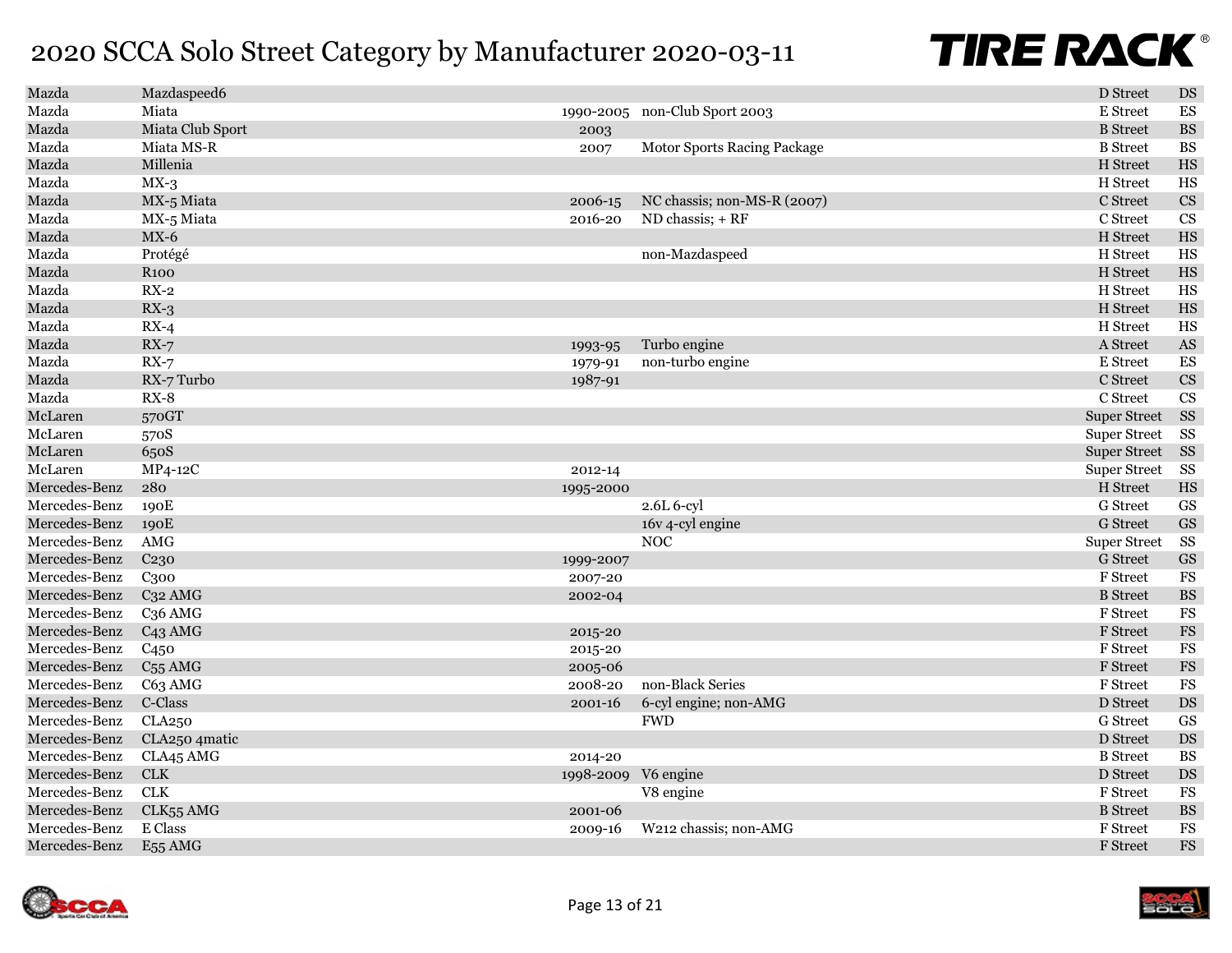| Mercedes-Benz | E63 AMG            | 2010-16     |                            | <b>B</b> Street | <b>BS</b>              |
|---------------|--------------------|-------------|----------------------------|-----------------|------------------------|
| Mercedes-Benz | GLA250             |             | <b>FWD</b>                 | <b>G</b> Street | $\operatorname{GS}$    |
| Mercedes-Benz | GLA250 4matic      |             |                            | D Street        | DS                     |
| Mercedes-Benz | GLA45 AMG          | 2015-19     |                            | <b>B</b> Street | $\mathbf{B}\mathbf{S}$ |
| Mercedes-Benz | <b>SLK</b>         |             | <b>NOC</b>                 | C Street        | <b>CS</b>              |
| Mercedes-Benz | SLK32 AMG          | 2002-04     |                            | <b>B</b> Street | $\mathbf{B}\mathbf{S}$ |
| Mercedes-Benz | <b>SLK350</b>      | 2005-16     |                            | <b>B</b> Street | <b>BS</b>              |
| Mercedes-Benz | SLK55 AMG          | 2012-16     |                            | A Street        | $\mathbf{A}\mathbf{S}$ |
| Mercedes-Benz | SLK55 AMG          | 2005-10     |                            | <b>B</b> Street | <b>BS</b>              |
| Mercedes-Benz |                    |             | <b>Black Edition</b>       | ineligible      |                        |
| Mercedes-Benz |                    |             | <b>NOC</b>                 | H Street        | HS                     |
| Mercury       | <b>Bobcat</b>      |             |                            | H Street        | $_{\rm HS}$            |
| Mercury       | Capri              |             | V8 engine                  | F Street        | <b>FS</b>              |
| Mercury       | Capri              |             | excluding V8 engine        | H Street        | $_{\rm HS}$            |
| Mercury       | Cougar             | 1989-97     | V8 engine                  | G Street        | GS                     |
| Mercury       | Cougar             | 1989-97     | V6 Supercharged engine     | <b>G</b> Street | $\operatorname{GS}$    |
| Mercury       | Cougar             | 1967-88     | V8 engine                  | F Street        | <b>FS</b>              |
| Mercury       | Cougar             |             | V6 non-supercharged engine | H Street        | $_{\rm HS}$            |
| Mercury       | Cougar             |             | 4-cyl engine               | H Street        | $_{\rm HS}$            |
| Mercury       | $LN-7$             |             |                            | H Street        | $_{\rm HS}$            |
| Mercury       | Lynx               |             |                            | H Street        | $_{\rm HS}$            |
| Mercury       | Milan              |             |                            | H Street        | $_{\rm HS}$            |
| Mercury       | Montego            |             |                            | H Street        | $_{\rm HS}$            |
| Mercury       | Mystique           |             |                            | H Street        | $_{\rm HS}$            |
| Mercury       | Sable              |             |                            | H Street        | $_{\rm HS}$            |
| Mercury       | Scorpio            |             |                            | H Street        | $_{\rm HS}$            |
| Mercury       | Topaz              |             |                            | H Street        | $_{\rm HS}$            |
| Mercury       | Tracer             |             |                            | H Street        | $_{\rm HS}$            |
| Merkur        | XR4Ti              |             |                            | G Street        | GS                     |
| <b>MG</b>     |                    |             |                            | H Street        | $_{\rm HS}$            |
| <b>MINI</b>   | Clubman            | 2008-14     | non-S, non-JCW             | H Street        | $_{\rm HS}$            |
| <b>MINI</b>   | Clubman JCW All4   | 2017-20     |                            | D Street        | DS                     |
| <b>MINI</b>   | Cooper Clubman     | 2016-20     | non-S, non-JCW             | <b>G</b> Street | GS                     |
| <b>MINI</b>   | Cooper Clubman JCW | 2009-14     |                            | D Street        | DS                     |
| <b>MINI</b>   | Cooper Clubman S   | 2016-20     |                            | D Street        | DS                     |
| <b>MINI</b>   | Cooper Clubman S   | 2008-14     |                            | D Street        | DS                     |
| <b>MINI</b>   | Cooper Coupe       | $2012 - 15$ | non-S, non-JCW             | H Street        | $_{\rm HS}$            |
| $\mbox{MINI}$ | Cooper Coupe JCW   | 2013-15     |                            | D Street        | DS                     |
| <b>MINI</b>   | Cooper Coupe S     | 2013-15     |                            | D Street        | DS                     |
| <b>MINI</b>   | Cooper Hardtop     | 2014-20     | non-S, non-JCW             | <b>G</b> Street | GS                     |
| <b>MINI</b>   | Cooper Hardtop     | 2002-13     | non-S, non-JCW             | H Street        | HS                     |
| <b>MINI</b>   | Cooper Hardtop JCW | 2013-15     |                            | D Street        | DS                     |
| <b>MINI</b>   | Cooper Hardtop S   | 2002-15     |                            | D Street        | DS                     |

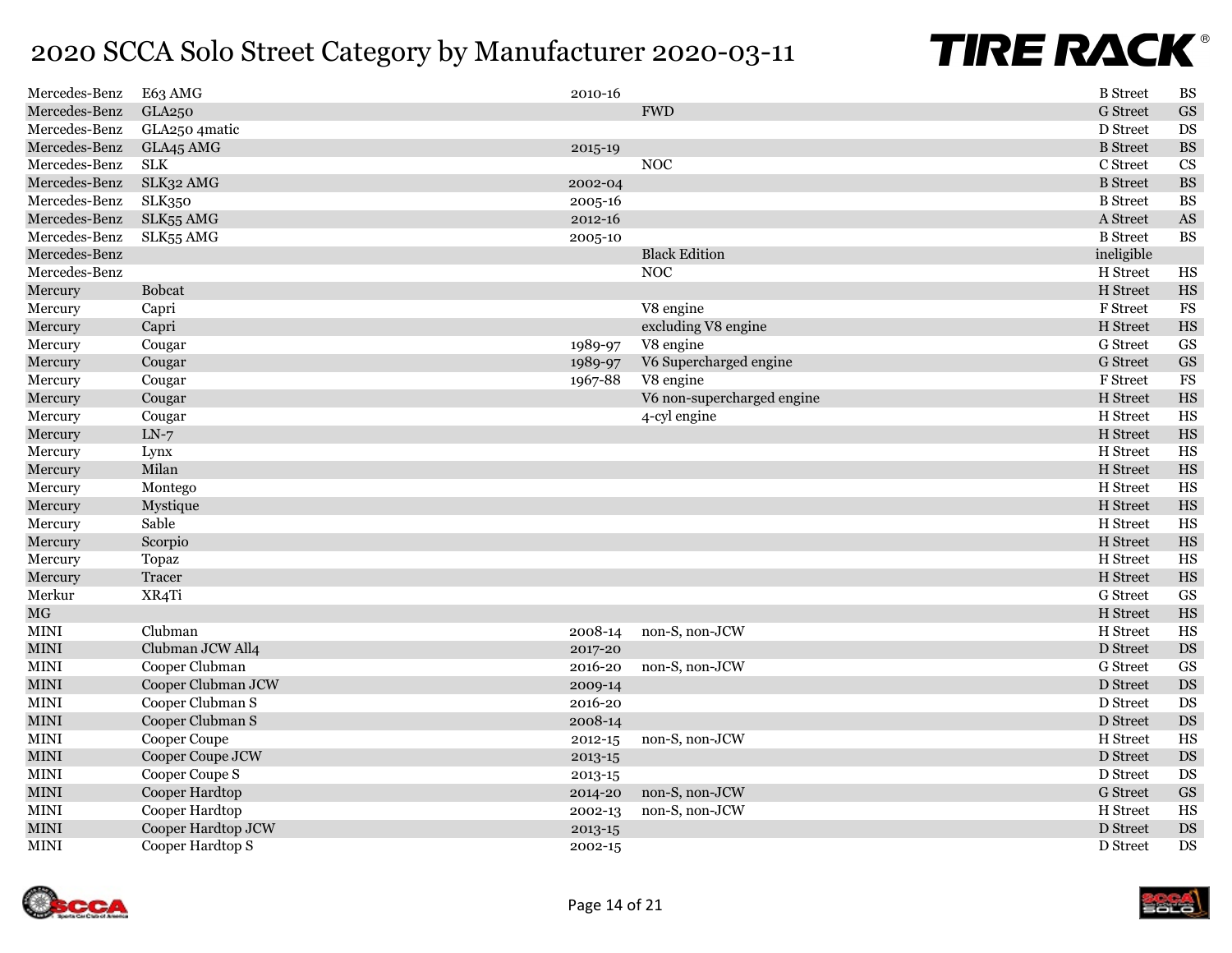| <b>MINI</b>           | Cooper Roadster         | 2012-15       | non-S, non-JCW                    | H Street            | HS                       |
|-----------------------|-------------------------|---------------|-----------------------------------|---------------------|--------------------------|
| <b>MINI</b>           | Cooper Roadster JCW     | $2012 - 15$   |                                   | D Street            | DS                       |
| $\mbox{MINI}$         | Cooper Roadster S       | 2012-15       |                                   | D Street            | $\mathop{\rm DS}$        |
| $\operatorname{MINI}$ | Cooper S JCW            | 2002-05       |                                   | ineligible          |                          |
| $\mbox{MINI}$         | Cooper S JCW GP         | 2013          | Hardtop                           | ineligible          |                          |
| $\mbox{MINI}$         | Countryman              |               |                                   | ineligible          |                          |
| Mitsubishi            | 3000 GT                 |               | non-turbo engine                  | H Street            | HS                       |
| Mitsubishi            | 3000 GT Turbo           |               |                                   | F Street            | $_{\rm FS}$              |
| Mitsubishi            | Cordia                  |               |                                   | H Street            | $_{\rm HS}$              |
| Mitsubishi            | Eclipse                 | 1989-2012 FWD |                                   | H Street            | $_{\rm HS}$              |
| Mitsubishi            | Eclipse Turbo           |               | <b>AWD</b>                        | D Street            | $\mathop{\rm DS}$        |
| Mitsubishi            | Galant                  |               | V6 engine                         | <b>G</b> Street     | GS                       |
| Mitsubishi            | Galant                  |               | 4-cyl Turbo engine                | <b>G</b> Street     | $\operatorname{GS}$      |
| Mitsubishi            | Galant                  |               | 4-cyl non-turbo engine            | H Street            | <b>HS</b>                |
| Mitsubishi            | Lancer                  |               | non-turbo engine                  | H Street            | $_{\rm HS}$              |
| Mitsubishi            | <b>Lancer Evolution</b> | 2003-15       |                                   | D Street            | <b>DS</b>                |
| Mitsubishi            | Lancer Ralliart         | 2009-15       |                                   | D Street            | $\mathop{\rm DS}$        |
| Mitsubishi            | Mirage                  | 1978-2003     |                                   | H Street            | $_{\rm HS}$              |
| Mitsubishi            | Precis                  |               |                                   | H Street            | $_{\rm HS}$              |
| Mitsubishi            | Premier                 |               |                                   | H Street            | $_{\rm HS}$              |
| Mitsubishi            | Starion                 |               | non-turbo engine                  | H Street            | $_{\rm HS}$              |
| Mitsubishi            | <b>Starion Turbo</b>    |               |                                   | G Street            | GS                       |
| Mitsubishi            | Tredia                  |               |                                   | H Street            | $_{\rm HS}$              |
| Morgan                | 4/4                     |               |                                   | E Street            | $\mathop{\hbox{\rm ES}}$ |
| Morgan                | Plus <sub>4</sub>       |               |                                   | E Street            | $\mathop{\hbox{\rm ES}}$ |
| Morgan                | Plus 8                  |               |                                   | A Street            | $\mathbf{A}\mathbf{S}$   |
| Morgan                | Roadster                |               | V6 engine                         | A Street            | $\mathbf{A}\mathbf{S}$   |
| Nissan                | 300ZX                   | 1990-96       | non-turbo engine                  | F Street            | $_{\rm FS}$              |
| Nissan                | 300ZX Turbo             | 1990-96       |                                   | C Street            | CS                       |
| Nissan                | 300ZX Turbo             | 1984-89       |                                   | F Street            | $_{\rm FS}$              |
| Nissan                | 350Z                    | 2003-09       | non-NISMO                         | <b>F</b> Street     | $_{\rm FS}$              |
| Nissan                | 350Z NISMO              | 2004-08       |                                   | <b>B</b> Street     | <b>BS</b>                |
| Nissan                | 370Z                    | 2009-20       | non-NISMO                         | <b>F</b> Street     | $_{\rm FS}$              |
| Nissan                | 370Z NISMO              | 2009-20       |                                   | <b>B</b> Street     | <b>BS</b>                |
| Nissan                | GT-R                    | 2009-20       | excluding NISMO and Track Edition | <b>Super Street</b> | <b>SS</b>                |
| Nissan                | <b>GT-R NISMO</b>       | 2012-18       |                                   | ineligible          |                          |
| Nissan                | GT-R Track Edition      | 2012-18       |                                   | ineligible          |                          |
| Nissan                | Juke                    |               |                                   | ineligible          |                          |
| Nissan/Datsun         | 200SX                   |               |                                   | H Street            | $_{\rm HS}$              |
| Nissan/Datsun         | 240SX                   |               |                                   | H Street            | $_{\rm HS}$              |
| Nissan/Datsun         | 300ZX                   | 1984-89       | non-turbo engine                  | H Street            | $_{\rm HS}$              |
| Nissan/Datsun         | Altima                  |               |                                   | H Street            | <b>HS</b>                |
| Nissan/Datsun         | Leaf                    | 2011-19       |                                   | H Street            | HS                       |
|                       |                         |               |                                   |                     |                          |

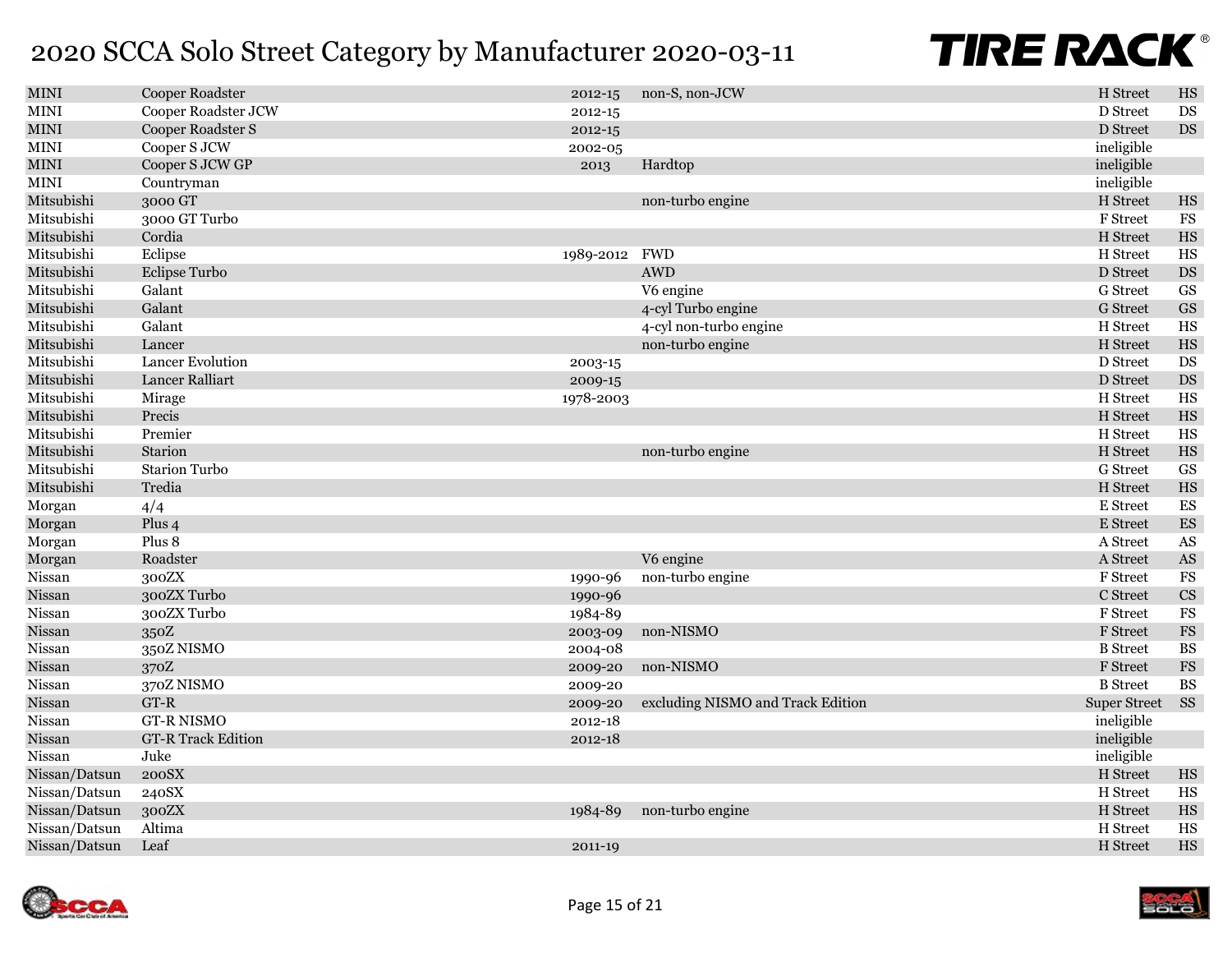| Nissan/Datsun | Maxima                  |           |                                                     | H Street         | HS                       |
|---------------|-------------------------|-----------|-----------------------------------------------------|------------------|--------------------------|
| Nissan/Datsun | <b>NX1600</b>           |           |                                                     | H Street         | HS                       |
| Nissan/Datsun | <b>NX2000</b>           | 1991-93   |                                                     | H Street         | HS                       |
| Nissan/Datsun | Pulsar                  |           |                                                     | H Street         | HS                       |
| Nissan/Datsun | Sentra                  |           |                                                     | H Street         | HS                       |
| Nissan/Datsun | Stanza                  |           |                                                     | H Street         | HS                       |
| Nissan/Datsun | Versa                   | 2007-20   |                                                     | H Street         | HS                       |
| Oldsmobile    | 442 HO W-41             |           | Sports package option                               | ineligible       |                          |
| Oldsmobile    | Calais W41              |           |                                                     | H Street         | $_{\rm HS}$              |
| Opel          |                         |           |                                                     | H Street         | HS                       |
| Peugeot       | 405                     |           |                                                     | H Street         | HS                       |
| Peugeot       | 505                     | 1979-91   |                                                     | H Street         | $_{\rm HS}$              |
| Pininfarina   | 2000                    |           |                                                     | H Street         | HS                       |
| Plymouth      | Acclaim                 |           |                                                     | H Street         | HS                       |
| Plymouth      | Arrow                   |           |                                                     | H Street         | HS                       |
| Plymouth      | Champ                   |           |                                                     | H Street         | HS                       |
| Plymouth      | Colt                    |           |                                                     | H Street         | HS                       |
| Plymouth      | Horizon                 |           |                                                     | H Street         | HS                       |
| Plymouth      | Laser                   |           | non-turbo engine                                    | H Street         | HS                       |
| Plymouth      | Neon                    | 2000-01   |                                                     | H Street         | $_{\rm HS}$              |
| Plymouth      | Neon                    | 1995-99   |                                                     | <b>G</b> Street  | $\mathbf{G}\mathbf{S}$   |
| Plymouth      | Prowler                 |           |                                                     | C Street         | $\mathbf{C}\mathbf{S}$   |
| Plymouth      | Sapporo                 |           |                                                     | H Street         | HS                       |
| Plymouth      | Scamp                   |           |                                                     | H Street         | HS                       |
| Plymouth      | Sundance                |           |                                                     | H Street         | HS                       |
| Plymouth      | TC <sub>3</sub>         |           |                                                     | H Street         | HS                       |
| Plymouth      | Turismo                 |           |                                                     | H Street         | HS                       |
| Pontiac       | Fiero                   |           | V6 engine                                           | E Street         | $\mathop{\hbox{\rm ES}}$ |
| Pontiac       | Fiero                   |           | 4-cyl engine                                        | H Street         | HS                       |
| Pontiac       | Firebird                |           | V8 engine; NOC                                      | F Street         | $\mathop{\text{\rm FS}}$ |
| Pontiac       | Firebird                |           | 6-cyl engine                                        | H Street         | HS                       |
| Pontiac       | Firebird                |           | 4-cyl engine                                        | H Street         | HS                       |
| Pontiac       | Firebird Firehawk       |           |                                                     | ineligible       |                          |
| Pontiac       | Firebird Formula        | 1998-2003 | WS6, base car only + GM-installed 1LE               | F Street         | $_{\rm FS}$              |
| Pontiac       | Firebird Trans Am       |           | 1998-2002 WS6, base car only + GM-installed 1LE     | F Street         | $_{\rm FS}$              |
| Pontiac       | Firebird Trans Am Turbo | 1989      | V6 Turbo engine                                     | ${\rm F}$ Street | $_{\rm FS}$              |
| Pontiac       | Firebird WS6            |           | 1993-2002 Level 1 & 2 suspension packages (4th gen) | ineligible       |                          |
| Pontiac       | G <sub>5</sub>          |           |                                                     | H Street         | HS                       |
| Pontiac       | G8                      | 2008-09   | V8 engine                                           | F Street         | $_{\rm FS}$              |
| Pontiac       | ${\rm G}8$              | 2008-09   | V6 engine                                           | H Street         | HS                       |
| Pontiac       | <b>GTO</b>              | 2004-06   |                                                     | F Street         | $_{\rm FS}$              |
| Pontiac       | LeMans                  | 1988-93   | <b>FWD</b>                                          | H Street         | HS                       |
| Pontiac       | Solstice                | 2007-10   | non-turbo engine; + ZOK Club Sport Package          | <b>B</b> Street  | $B\hspace{-0.9pt}S$      |



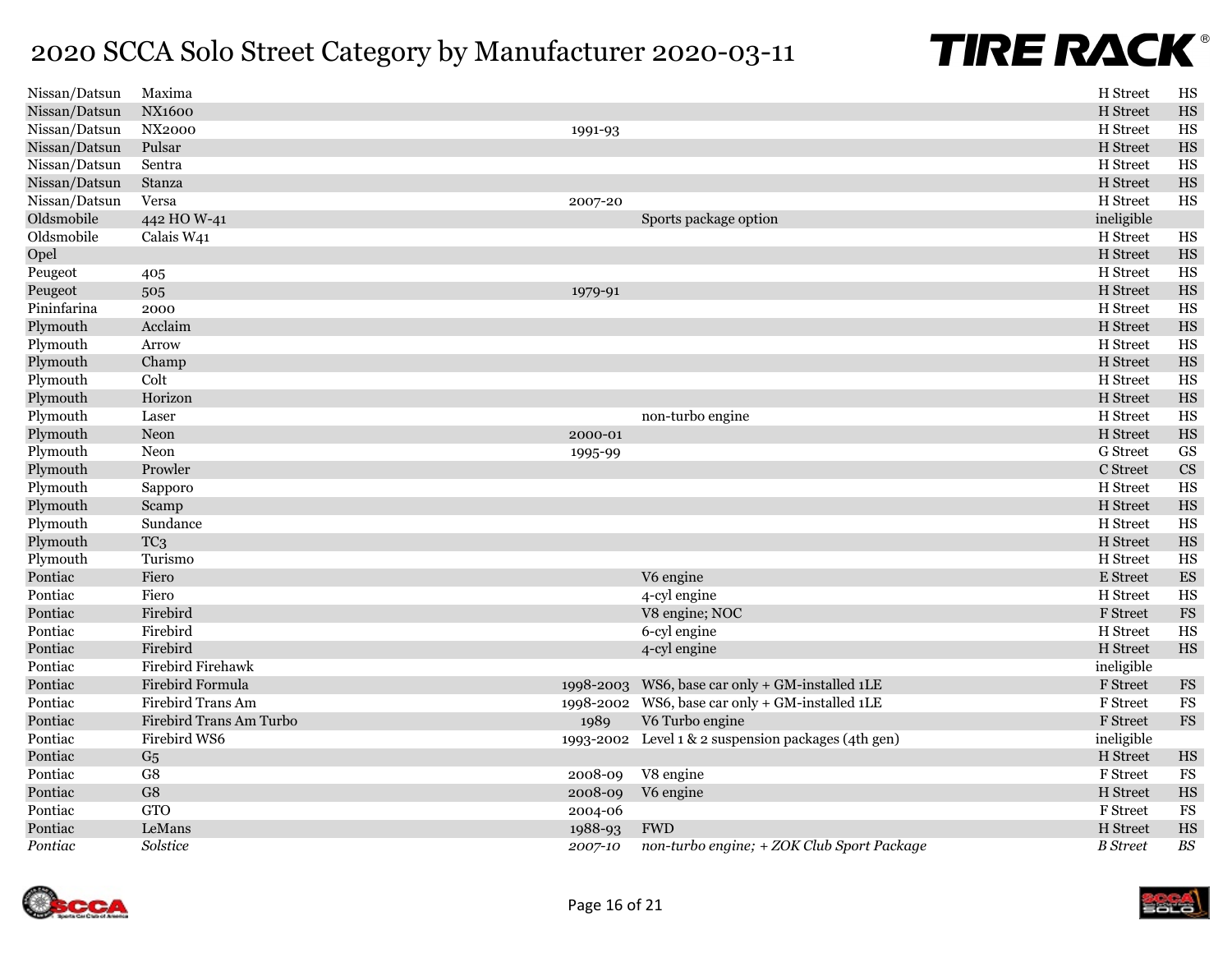| Pontiac | Solstice            | 2007-10 | non-turbo engine; non-ZOK                                   | C Street            | $\mathbf{C}\mathbf{S}$     |
|---------|---------------------|---------|-------------------------------------------------------------|---------------------|----------------------------|
| Pontiac | Solstice GXP        | 2007-09 | Turbo engine                                                | A Street            | $\mathbf{A}\mathbf{S}$     |
| Pontiac | Sunfire             |         |                                                             | H Street            | $_{\rm HS}$                |
| Pontiac | T-1000              |         |                                                             | H Street            | $_{\rm HS}$                |
| Pontiac | <b>Vibe</b>         |         |                                                             | H Street            | $_{\rm HS}$                |
| Porsche | 356                 |         | non-Carrera                                                 | H Street            | HS                         |
| Porsche | 911                 | 2012-19 | 991 chassis; + GT3, Turbo; excluding GT2, GT3 RS, & Turbo S | <b>Super Street</b> | SS                         |
| Porsche | 911                 | 2005-12 | 997 chassis; + Carrera 4, Carrera 4S, Carrera S             | <b>Super Street</b> | SS                         |
| Porsche | 911                 |         | 1998-2005 996 chassis; non-turbo engine                     | A Street            | $\mathbf{A}\mathbf{S}$     |
| Porsche | 911                 | 1995-98 | 993 chassis; non-turbo                                      | <b>B</b> Street     | <b>BS</b>                  |
| Porsche | 911                 |         | non-turbo engine; NOC                                       | C Street            | $\mathbf{C}\mathbf{S}$     |
| Porsche | 912                 |         |                                                             | H Street            | $_{\rm HS}$                |
| Porsche | 914                 |         |                                                             | C Street            | $\mathbf{C}\mathbf{S}$     |
| Porsche | 924                 |         | Audi non-turbo engine                                       | H Street            | $_{\rm HS}$                |
| Porsche | 928                 |         |                                                             | C Street            | $\mathop{\rm CS}\nolimits$ |
| Porsche | 944                 |         | 16v DOHC engine                                             | C Street            | $\overline{\text{CS}}$     |
| Porsche | 944                 |         | 8v SOHC engine                                              | E Street            | $\mathop{\hbox{\rm ES}}$   |
| Porsche | 968                 |         |                                                             | <b>B</b> Street     | <b>BS</b>                  |
| Porsche | 356 Carrera         |         | 4-cam engine                                                | C Street            | $\mathbf{C}\mathbf{S}$     |
| Porsche | 718 Boxster         | 2017-20 | $+T$ ; non-S                                                | A Street            | AS                         |
| Porsche | 718 Boxster GTS     | 2017-19 |                                                             | <b>Super Street</b> | SS                         |
| Porsche | 718 Boxster S       | 2017-19 |                                                             | <b>Super Street</b> | SS                         |
| Porsche | 718 Cayman          | 2017-20 | $+T$ ; non-S                                                | A Street            | AS                         |
| Porsche | 718 Cayman GTS      | 2017-19 |                                                             | <b>Super Street</b> | SS                         |
| Porsche | 718 Cayman S        | 2017-19 |                                                             | <b>Super Street</b> | SS                         |
| Porsche | 911 Carrera 4       | 2005-12 | 997 chassis                                                 | A Street            | $\mathbf{A}\mathbf{S}$     |
| Porsche | 911 Carrera 4S      | 2005-12 | 997 chassis                                                 | A Street            | $\mathbf{A}\mathbf{S}$     |
| Porsche | 911 Carrera S       | 2005-12 | 997 chassis                                                 | A Street            | AS                         |
| Porsche | 911 Club Sport      |         |                                                             | C Street            | CS                         |
| Porsche | 911 GT <sub>2</sub> | 2002-05 |                                                             | ineligible          |                            |
| Porsche | 911 GT <sub>2</sub> | 1997-98 |                                                             | ineligible          |                            |
| Porsche | 911 GT3             |         | 991.2 chassis                                               | <b>Super Street</b> | SS                         |
| Porsche | 911 GT3             |         | 997 chassis; non-RS                                         | <b>Super Street</b> | SS                         |
| Porsche | 911 GT3             |         | 996 chassis; non-RS                                         | <b>Super Street</b> | SS                         |
| Porsche | 911 GT3 RS          |         | 997 chassis; excluding 4.0L                                 | <b>Super Street</b> | SS                         |
| Porsche | 911 Turbo           | 2006-12 | 997 chassis; non-S, non-GT2                                 | <b>Super Street</b> | SS                         |
| Porsche | 911 Turbo           | 2001-05 | 996 chassis                                                 | <b>Super Street</b> | SS                         |
| Porsche | 911 Turbo           | 1995-99 | 993 chassis                                                 | <b>Super Street</b> | SS                         |
| Porsche | 911 Turbo           | 1989-94 | 964 chassis; non-S, non-3.6S                                | Super Street SS     |                            |
| Porsche | 911 Turbo           | 1974-89 | 930 chassis                                                 | <b>Super Street</b> | SS                         |
| Porsche | 911 Turbo 3.6S      | 1992-94 | 964 chassis                                                 | ineligible          |                            |
| Porsche | 911 Turbo S         | 2001-05 | 996 chassis                                                 | Super Street SS     |                            |
| Porsche | 911 Turbo S         | 1992-94 | 964 chassis                                                 | ineligible          |                            |

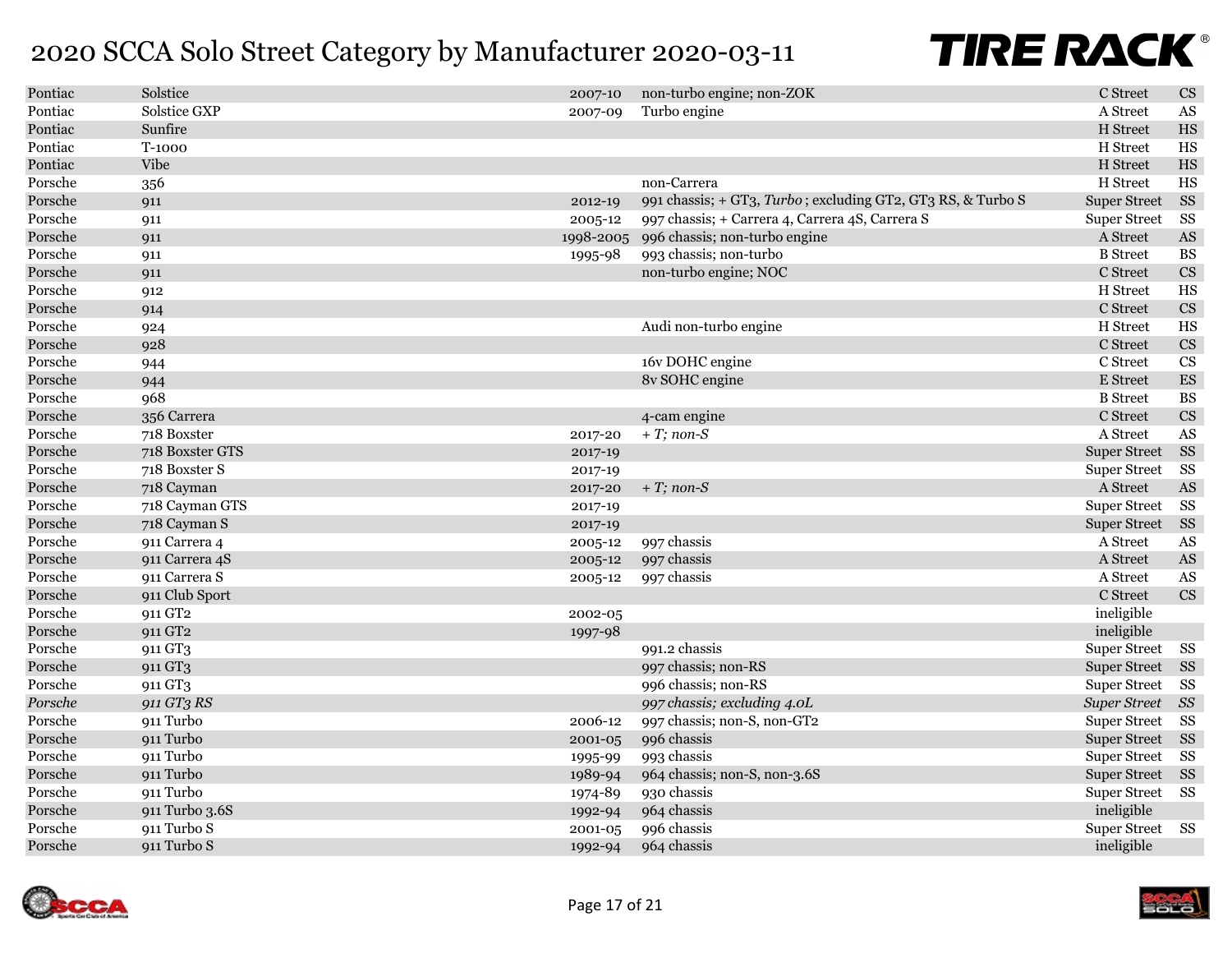| Porsche | 911 GT3 RS                        |             | 996 chassis; excluding 4.0L                 | <b>Super Street</b> | SS                     |
|---------|-----------------------------------|-------------|---------------------------------------------|---------------------|------------------------|
| Porsche | 924 Turbo                         | 1979-81     | Audi engine                                 | E Street            | ${\rm ES}$             |
| Porsche | 924S                              | 1986-88     |                                             | E Street            | ${\rm ES}$             |
| Porsche | 944 Turbo                         |             |                                             | C Street            | $\mathbf{C}\mathbf{S}$ |
| Porsche | <b>Boxster</b>                    | 2013-16     | 981 chassis; non-GTS, non-S, non-Spyder     | <b>B</b> Street     | <b>BS</b>              |
| Porsche | <b>Boxster</b>                    | 2005-12     | 987 chassis; non-S                          | <b>B</b> Street     | $\mathbf{B}\mathbf{S}$ |
| Porsche | <b>Boxster</b>                    | 1997-2004   | 986 chassis                                 | C Street            | <b>CS</b>              |
| Porsche | <b>Boxster GTS</b>                | $2015 - 16$ | 981 chassis                                 | A Street            | $\mathbf{A}\mathbf{S}$ |
| Porsche | <b>Boxster S</b>                  | 2013-16     | 981 chassis                                 | A Street            | AS                     |
| Porsche | <b>Boxster S</b>                  | 2009-12     | 987.2 chassis                               | A Street            | $\mathbf{A}\mathbf{S}$ |
| Porsche | <b>Boxster S</b>                  | 2005-08     | 987.1 chassis                               | <b>B</b> Street     | $\mathbf{B}\mathbf{S}$ |
| Porsche | <b>Boxster Spyder</b>             | 2011-13     |                                             | <b>Super Street</b> | SS                     |
| Porsche | Carrera 2                         | 1989-94     | 964 chassis                                 | C Street            | CS                     |
| Porsche | Carrera 4                         | 1989-94     | 964 chassis                                 | C Street            | $\mathbf{C}\mathbf{S}$ |
| Porsche | Cayman                            | 2013-16     | 981 chassis; non-GT4, non-GTS, non-R, non-S | <b>B</b> Street     | <b>BS</b>              |
| Porsche | Cayman                            | 2005-12     | 987 chassis; non-S                          | <b>B</b> Street     | $\mathbf{B}\mathbf{S}$ |
| Porsche | Cayman GT4                        | 2016        | non-Clubsport                               | <b>Super Street</b> | SS                     |
| Porsche | Cayman GTS                        | $2015 - 16$ | 981 chassis                                 | A Street            | $\mathbf{A}\mathbf{S}$ |
| Porsche | Cayman R                          | 2012        |                                             | <b>Super Street</b> | SS                     |
| Porsche | Cayman S                          | $2013 - 16$ | 981 chassis                                 | A Street            | AS                     |
| Porsche | Cayman S                          | 2006-08     | 987.1 chassis                               | <b>B</b> Street     | <b>BS</b>              |
| Porsche | Cayman S                          | 2009-12     | 987.2 chassis                               | A Street            | $\mathbf{A}\mathbf{S}$ |
| Porsche | Macan S                           | 2015-18     |                                             | <b>B</b> Street     | <b>BS</b>              |
| Porsche | Macan Turbo                       | 2015-18     |                                             | <b>B</b> Street     | $\mathbf{B}\mathbf{S}$ |
| Porsche | Panamera                          | 2010-20     |                                             | F Street            | $_{\rm FS}$            |
| Renault |                                   |             | <b>NOC</b>                                  | H Street            | $_{\rm HS}$            |
| Saab    | 900                               | 1994-97     | V6 engine                                   | H Street            | $_{\rm HS}$            |
| Saab    | 9-2X Aero                         | 2005-06     | 2.0L Turbo engine                           | D Street            | $\mathop{\rm DS}$      |
| Saab    | 9-2X Linear                       |             | 2.5L engine                                 | G Street            | GS                     |
| Saab    |                                   |             | Turbo engines; NOC                          | <b>G</b> Street     | $\operatorname{GS}$    |
| Saab    |                                   |             | <b>NOC</b>                                  | H Street            | $_{\rm HS}$            |
| Saleen  | Mustang                           |             | non-supercharged engine $(N/A)$             | <b>B</b> Street     | $\mathbf{B}\mathbf{S}$ |
| Saleen  | SC                                |             | Mustang                                     | ineligible          |                        |
| Saturn  | Astra                             | 2008-09     |                                             | H Street            | HS                     |
| Saturn  | <b>ION</b>                        |             | non-supercharged engine                     | H Street            | $_{\rm HS}$            |
| Saturn  | <b>ION Redline</b>                |             | Supercharged engine                         | <b>G</b> Street     | $\operatorname{GS}$    |
| Saturn  | L Series                          |             |                                             | H Street            | $_{\rm HS}$            |
| Saturn  | Sky                               | 2007-10     | non-turbo engine                            | C Street            | $\mathbf{C}\mathbf{S}$ |
| Saturn  | <b>Sky Redline</b>                | 2007-10     | Turbo engine                                | A Street            | AS                     |
| Saturn  |                                   |             | DOHC engine; NOC                            | H Street            | $_{\rm HS}$            |
| Saturn  |                                   |             | 8v engine                                   | H Street            | $_{\rm HS}$            |
| Scion   | $FR-S$                            | 2013-16     | without TRD suspension components           | D Street            | $\mathop{\rm DS}$      |
| Scion   | FR-S w/ TRD suspension components | 2013-16     | + Release Series 1.0 and 2.0                | C Street            | $\mathbf{C}\mathbf{S}$ |



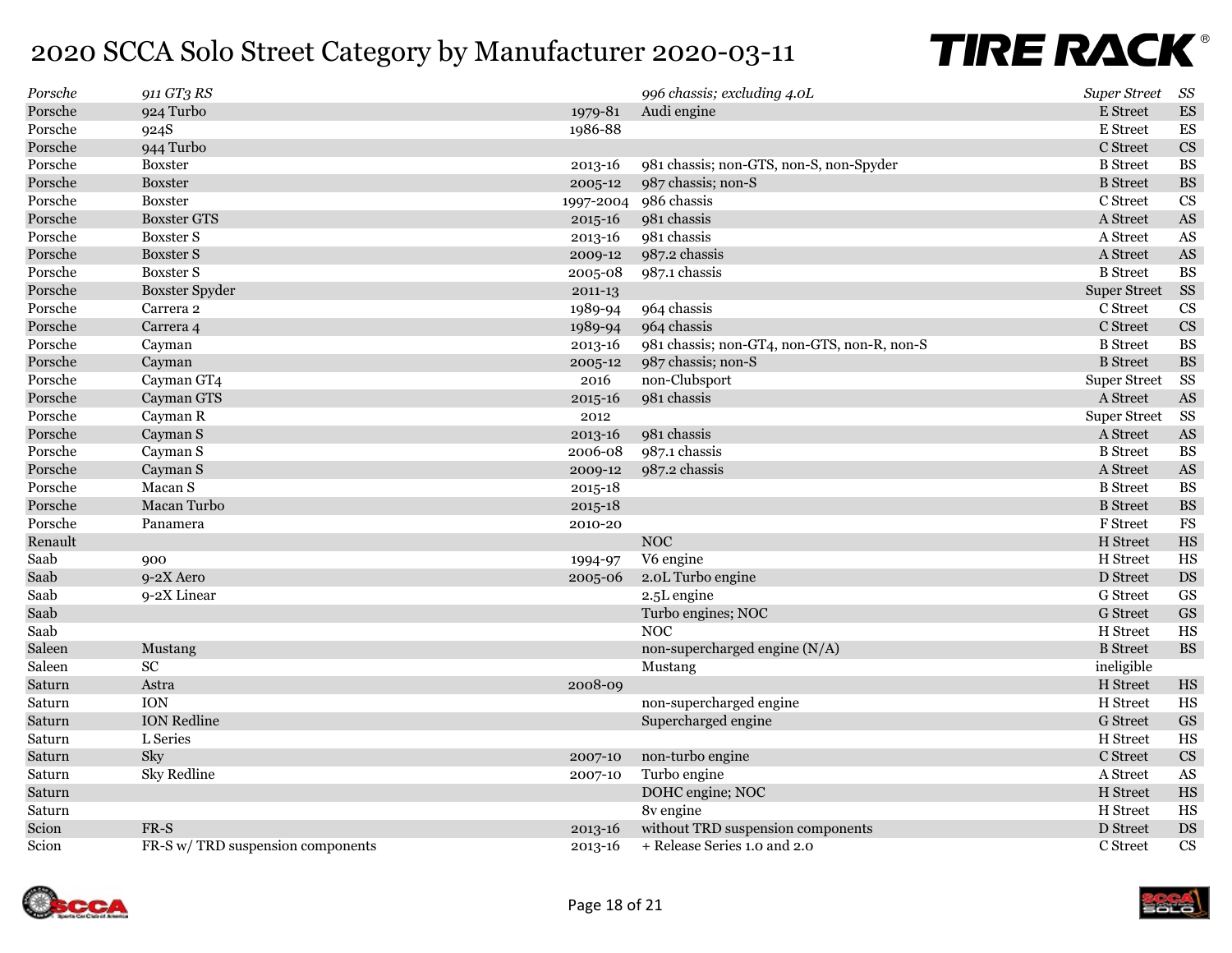| Scion               | iA                         | 2016        |                                            | H Street            | $_{\rm HS}$              |
|---------------------|----------------------------|-------------|--------------------------------------------|---------------------|--------------------------|
| Scion               | iM                         | 2016        |                                            | H Street            | HS                       |
| Scion               | iQ                         |             |                                            | ineligible          |                          |
| Scion               | $\mathsf{t} \mathsf{C}$    | 2005-16     | + Release Series 5.0 2009                  | H Street            | $_{\rm HS}$              |
| Scion               | <b>xA</b>                  | 2004-06     |                                            | H Street            | $_{\rm HS}$              |
| Scion               | xB                         | 2008-12     |                                            | H Street            | $_{\rm HS}$              |
| Scion               | xB                         | 2004-06     |                                            | ineligible          |                          |
| Shelby              | Charger                    |             | non-turbo engine                           | H Street            | $_{\rm HS}$              |
| Shelby              | Charger GLH-S              | 1987        |                                            | E Street            | $\mathop{\hbox{\rm ES}}$ |
| Shelby              | Cobra                      |             |                                            | <b>B</b> Street     | <b>BS</b>                |
| Shelby              | GT350                      | 1965-70     |                                            | F Street            | $_{\rm FS}$              |
| Shelby              | GT <sub>500</sub>          | 1967-70     |                                            | F Street            | <b>FS</b>                |
| Subaru              | <b>BRZ</b>                 | 2013-20     | non-Performance Package                    | D Street            | $\mathop{\rm DS}$        |
| Subaru              | <b>BRZ</b> tS              | 2018        |                                            | C Street            | $\mathbf{C}\mathbf{S}$   |
| Subaru              | BRZ w/ Performance Package | 2017-20     |                                            | C Street            | CS                       |
| Subaru              | Forester                   |             |                                            | ineligible          |                          |
| Subaru              | Impreza                    |             | <b>NOC</b>                                 | H Street            | HS                       |
| Subaru              | Impreza 2.0i               |             |                                            | H Street            | HS                       |
| Subaru              | Impreza 2.5                |             | non-turbo engine                           | <b>G</b> Street     | $\operatorname{GS}$      |
| Subaru              | Legacy                     |             | <b>NOC</b>                                 | H Street            | HS                       |
| Subaru              | Legacy 2.5GT               | 2005-12     |                                            | D Street            | $\mathop{\rm DS}$        |
| Subaru              | <b>SVX</b>                 |             |                                            | H Street            | HS                       |
| Subaru              | <b>WRX</b>                 | 2009-20     | non-STI                                    | D Street            | $\mathop{\rm DS}$        |
| Subaru              | <b>WRX</b>                 | 2002-08     | non-STI                                    | G Street            | $\mathbf{G}\mathbf{S}$   |
| Subaru              | WRX STI                    | 2019-20     |                                            | <b>B</b> Street     | $\mathbf{B}\mathbf{S}$   |
| Subaru              | <b>WRX STI</b>             | 2004-18     | + Special Edition                          | D Street            | DS                       |
| Subaru              | WRX STI Type RA            | 2018        |                                            | <b>B</b> Street     | $\mathbf{B}\mathbf{S}$   |
| Subaru              |                            |             | Turbo engine; NOC                          | H Street            | HS                       |
| Subaru              |                            |             | NOC                                        | H Street            | $_{\rm HS}$              |
| Sunbeam             | Alpine                     |             |                                            | H Street            | $_{\rm HS}$              |
| Sunbeam             | <b>Tiger</b>               |             |                                            | E Street            | ${\rm ES}$               |
| Suzuki              | Esteem GL                  |             |                                            | H Street            | $_{\rm HS}$              |
| Suzuki              | Forenza                    |             |                                            | H Street            | $_{\rm HS}$              |
| Suzuki              | Kizashi                    | 2010-13     |                                            | H Street            | HS                       |
| Suzuki              | Samurai                    |             |                                            | ineligible          |                          |
| Suzuki              | Sidekick                   |             |                                            | ineligible          |                          |
| Suzuki              | Swift                      |             |                                            | H Street            | $_{\rm HS}$              |
| Suzuki              | SX4 sedan                  | 20007-13    |                                            | H Street            | $_{\rm HS}$              |
| <b>Tesla Motors</b> | Model 3                    | 2018-20     | excluding Performance                      | D Street            | $\mathop{\rm DS}$        |
| Tesla Motors        | Model 3 Performance        | $2018 - 20$ |                                            | <b>B</b> Street     | $B\!S$                   |
| <b>Tesla Motors</b> | Model S                    | 2012-14     |                                            | F Street            | $_{\rm FS}$              |
| <b>Tesla Motors</b> | Roadster                   | 2008-13     |                                            | <b>Super Street</b> | SS                       |
| Toyota              | 86                         | 2017-20     | without TRD springs, sway bars, and wheels | D Street            | $\mathbf{D}\mathbf{S}$   |



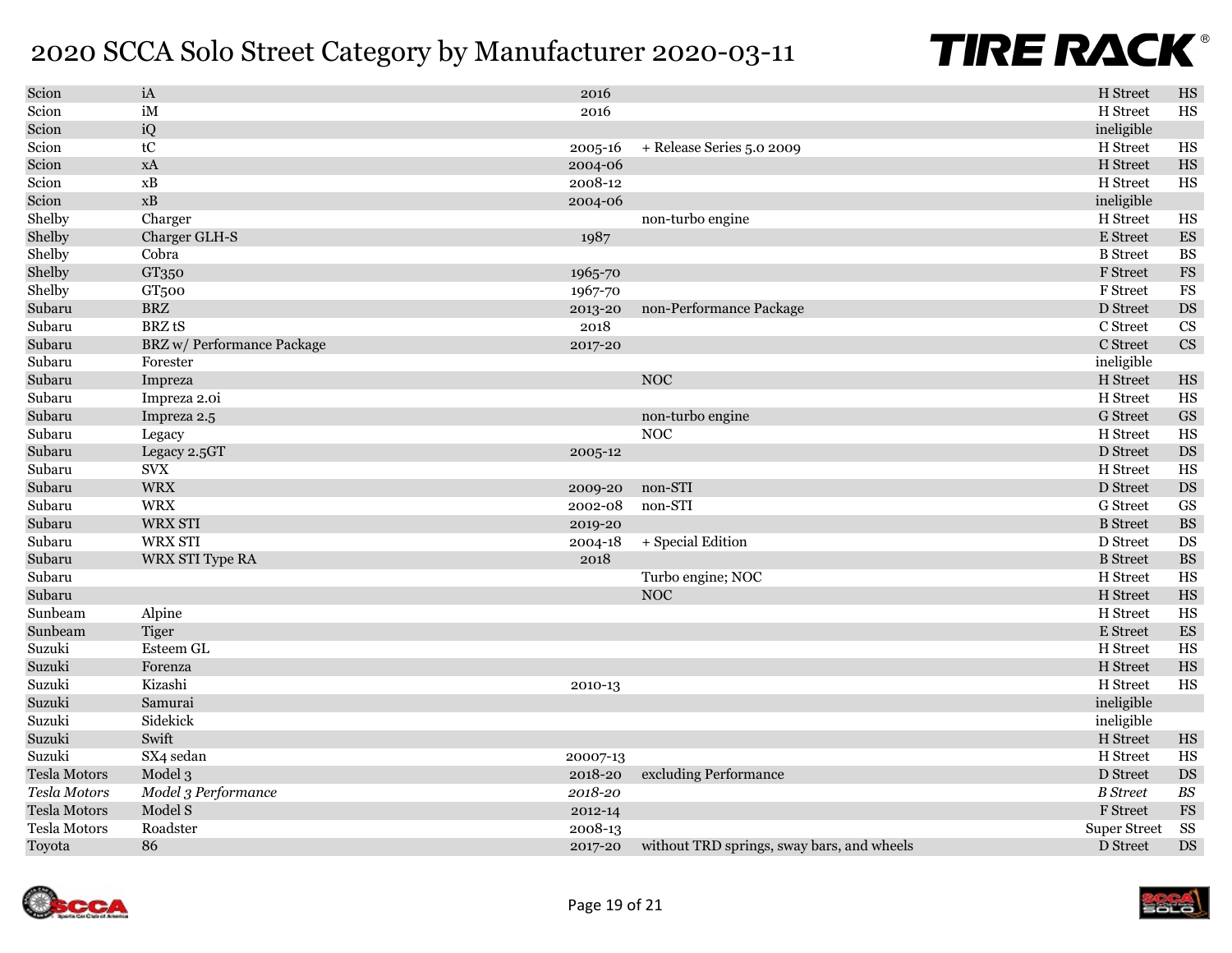| Toyota     | 86 w/ TRD Lowering Springs, Sway Bar Kit, & 17" Wheels | 2017-20  |                        | C Street        | CS                       |
|------------|--------------------------------------------------------|----------|------------------------|-----------------|--------------------------|
| Toyota     | Camry                                                  |          |                        | H Street        | HS                       |
| Toyota     | Celica                                                 | 1971-99  | non-AWD                | H Street        | HS                       |
| Toyota     | Celica                                                 |          | FWD; NOC               | H Street        | $_{\rm HS}$              |
| Toyota     | Celica All-Trac Turbo                                  |          |                        | G Street        | <b>GS</b>                |
| Toyota     | Celica GT                                              | 2000-05  |                        | <b>G</b> Street | $\operatorname{GS}$      |
| Toyota     | Celica GTS                                             | 2000-03  |                        | <b>G</b> Street | GS                       |
| Toyota     | Corolla                                                |          |                        | H Street        | HS                       |
| Toyota     | Cressida                                               |          |                        | H Street        | $_{\rm HS}$              |
| Toyota     | Echo                                                   |          |                        | H Street        | HS                       |
| Toyota     | Matrix                                                 |          |                        | H Street        | HS                       |
| Toyota     | MR2                                                    | 1985-95  | non-turbo engine       | E Street        | $\mathop{\hbox{\rm ES}}$ |
| Toyota     | MR2 Spyder                                             | 2000-05  |                        | E Street        | $\mathop{\hbox{\rm ES}}$ |
| Toyota     | MR2 Supercharged                                       |          |                        | E Street        | ${\rm ES}$               |
| Toyota     | MR <sub>2</sub> Turbo                                  |          |                        | C Street        | CS                       |
| Toyota     | Paseo                                                  |          |                        | H Street        | HS                       |
| Toyota     | Prius                                                  |          |                        | H Street        | HS                       |
| Toyota     | Starlet                                                |          |                        | H Street        | HS                       |
| Toyota     | Supra                                                  | 2020     |                        | <b>B</b> Street | $B\hspace{-0.9pt}S$      |
| Toyota     | Supra                                                  | 1993-98  | non-turbo engine       | F Street        | $_{\rm FS}$              |
| Toyota     | Supra                                                  | 1979-92  | non-turbo engine       | H Street        | HS                       |
| Toyota     | Supra Turbo                                            | 1993½-98 |                        | <b>B</b> Street | $\mathbf{BS}$            |
| Toyota     | Supra Turbo                                            | 1987-92  |                        | F Street        | $_{\rm FS}$              |
| Toyota     | Tercel                                                 |          |                        | H Street        | HS                       |
| Toyota     | Yaris                                                  |          |                        | H Street        | $_{\rm HS}$              |
| Triumph    | Stag                                                   |          |                        | F Street        | $_{\rm FS}$              |
| Triumph    | TR-8                                                   |          |                        | E Street        | ${\rm ES}$               |
| Triumph    |                                                        |          | excluding Stag         | H Street        | HS                       |
| Triumph    |                                                        |          | excluding TR-8         | H Street        | HS                       |
| <b>TVR</b> |                                                        |          | V <sub>12</sub> engine | <b>B</b> Street | $\mathbf{BS}$            |
| <b>TVR</b> |                                                        |          | V8 engine              | <b>B</b> Street | $\mathbf{BS}$            |
| <b>TVR</b> |                                                        |          | V6 engine              | <b>B</b> Street | $\mathbf{B}\mathbf{S}$   |
| <b>TVR</b> |                                                        |          | inline-6 engine        | E Street        | ES                       |
| <b>TVR</b> |                                                        |          | 4-cyl engine           | E Street        | $\mathop{\hbox{\rm ES}}$ |
| Volkswagen | Beetle                                                 |          | 2.0L engine            | H Street        | HS                       |
| Volkswagen | Beetle                                                 |          | 1.8L Turbo engine      | <b>G</b> Street | $\operatorname{GS}$      |
| Volkswagen | Corrado                                                |          |                        | <b>G</b> Street | <b>GS</b>                |
| Volkswagen | Dasher                                                 |          |                        | H Street        | HS                       |
| Volkswagen | e-Golf                                                 | 2015-18  |                        | H Street        | HS                       |
| Volkswagen | Eos                                                    | 2007-16  | 2.0L Turbo engine      | H Street        | HS                       |
| Volkswagen | Fox                                                    |          |                        | H Street        | HS                       |
| Volkswagen | Golf                                                   | 2010-14  | 2.5L engine            | H Street        | $\it HS$                 |
| Volkswagen | Golf                                                   |          | 16v non-turbo engine   | H Street        | HS                       |

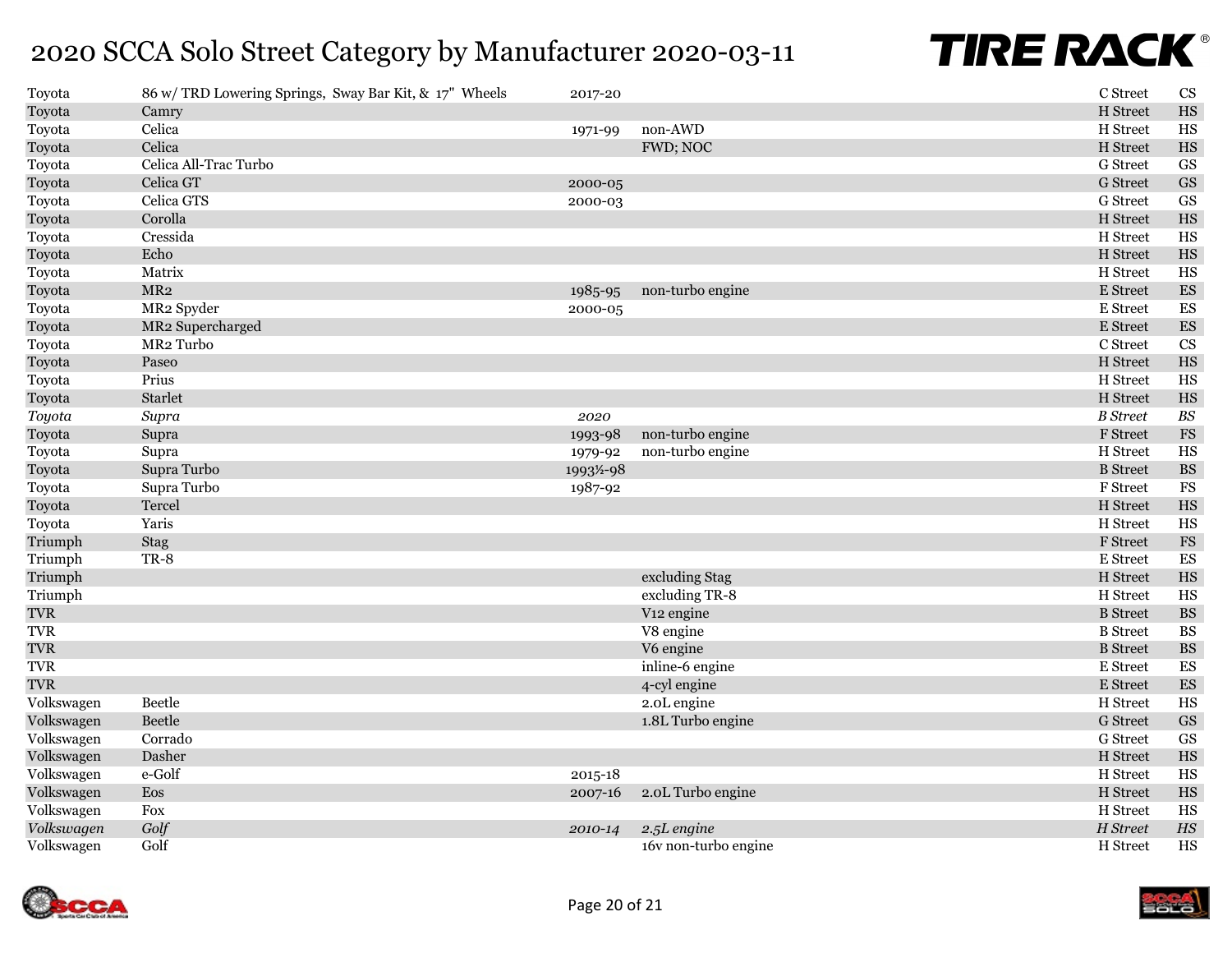| Volkswagen | Golf            |           | 8v engine               | H Street        | $_{\rm HS}$            |
|------------|-----------------|-----------|-------------------------|-----------------|------------------------|
| Volkswagen | Golf            |           | TDI engine              | H Street        | <b>HS</b>              |
| Volkswagen | Golf GTI        | 2006-19   |                         | <b>G</b> Street | $\mathbf{G}\mathbf{S}$ |
| Volkswagen | Golf R          | 2015-19   |                         | D Street        | DS                     |
| Volkswagen | Golf R          | 2012-13   |                         | D Street        | $\mathbf{D}\mathbf{S}$ |
| Volkswagen | Golf, GTI       | 2002-05   | VR6 24v engine          | <b>G</b> Street | <b>GS</b>              |
| Volkswagen | Golf, GTI       |           | 1.8L Turbo engine       | <b>G</b> Street | $\mathbf{G}\mathbf{S}$ |
| Volkswagen | GTI, Golf GTI   |           | 16v non-turbo engine    | H Street        | HS                     |
| Volkswagen | GTI, Golf GTI   |           | 8v engine               | H Street        | $_{\rm HS}$            |
| Volkswagen | Jetta           | 2016-20   | 1.4L Turbo engine       | H Street        | $_{\rm HS}$            |
| Volkswagen | Jetta           | 2009-15   | TDI engine              | H Street        | $_{\rm HS}$            |
| Volkswagen | Jetta           | 2005-14   | 2.5L engine             | H Street        | HS                     |
| Volkswagen | Jetta           | 2005-06   | TDI engine              | H Street        | $_{\rm HS}$            |
| Volkswagen | Jetta           | 2002-05   | VR6 24v engine          | G Street        | <b>GS</b>              |
| Volkswagen | Jetta           |           | 1.8L Turbo engine       | <b>G</b> Street | <b>GS</b>              |
| Volkswagen | Jetta           |           | 16v non-turbo engine    | H Street        | HS                     |
| Volkswagen | Jetta           |           | 8v engine               | H Street        | $_{\rm HS}$            |
| Volkswagen | Jetta & GLI     | 2006-18   | 2.0L Turbo engine       | G Street        | GS                     |
| Volkswagen | New Beetle      |           | 1.8L Turbo engine       | <b>G</b> Street | GS                     |
| Volkswagen | New Beetle      |           | <b>NOC</b>              | H Street        | $_{\rm HS}$            |
| Volkswagen | Passat          |           | W8 engine               | <b>G</b> Street | $\mathbf{G}\mathbf{S}$ |
| Volkswagen | Passat          |           | V6 engine               | H Street        | HS                     |
| Volkswagen | Passat          |           | 1.8L Turbo engine       | <b>G</b> Street | $\mathbf{G}\mathbf{S}$ |
| Volkswagen | Passat          |           | 4-cyl non-turbo engine  | H Street        | <b>HS</b>              |
| Volkswagen | Ouantum         |           |                         | H Street        | $_{\rm HS}$            |
| Volkswagen | R <sub>32</sub> | 2008      | Golf chassis            | D Street        | <b>DS</b>              |
| Volkswagen | $R_{32}$        | 2004      | Golf chassis            | D Street        | $\mathbf{D}\mathbf{S}$ |
| Volkswagen | Rabbit          | 2007-09   |                         | H Street        | HS                     |
| Volkswagen | Rabbit          |           | <b>NOC</b>              | H Street        | $_{\rm HS}$            |
| Volkswagen | Rabbit GTI      |           | <b>NOC</b>              | H Street        | $_{\rm HS}$            |
| Volkswagen | Scirocco        |           |                         | H Street        | $_{\rm HS}$            |
| Volkswagen |                 | 2002-06   | 1.8L Turbo engine; NOC  | G Street        | <b>GS</b>              |
| Volkswagen |                 |           | FWD, VR6 engine; NOC    | H Street        | $_{\rm HS}$            |
| Volkswagen |                 |           | non-turbo diesel engine | H Street        | $_{\rm HS}$            |
| Volkswagen |                 |           | air-cooled engine       | H Street        | $_{\rm HS}$            |
| Volvo      | C <sub>30</sub> |           |                         | H Street        | $_{\rm HS}$            |
| Volvo      | S60 Polestar    | 2016-2020 |                         | D Street        | $\mathbf{D}\mathbf{S}$ |
| Volvo      | V60 Polestar    | 2016-2020 |                         | D Street        | <b>DS</b>              |
| Volvo      | S60R            |           | excluding Polestar      | <b>G</b> Street | $\mathbf{G}\mathbf{S}$ |
| Volvo      | V70R            |           | excluding Polestar      | G Street        | <b>GS</b>              |
| Volvo      |                 |           | Turbo engine; NOC       | <b>G</b> Street | <b>GS</b>              |
| Volvo      |                 |           | <b>NOC</b>              | H Street        | HS                     |
| Yugo       |                 |           |                         | H Street        | $_{\rm HS}$            |